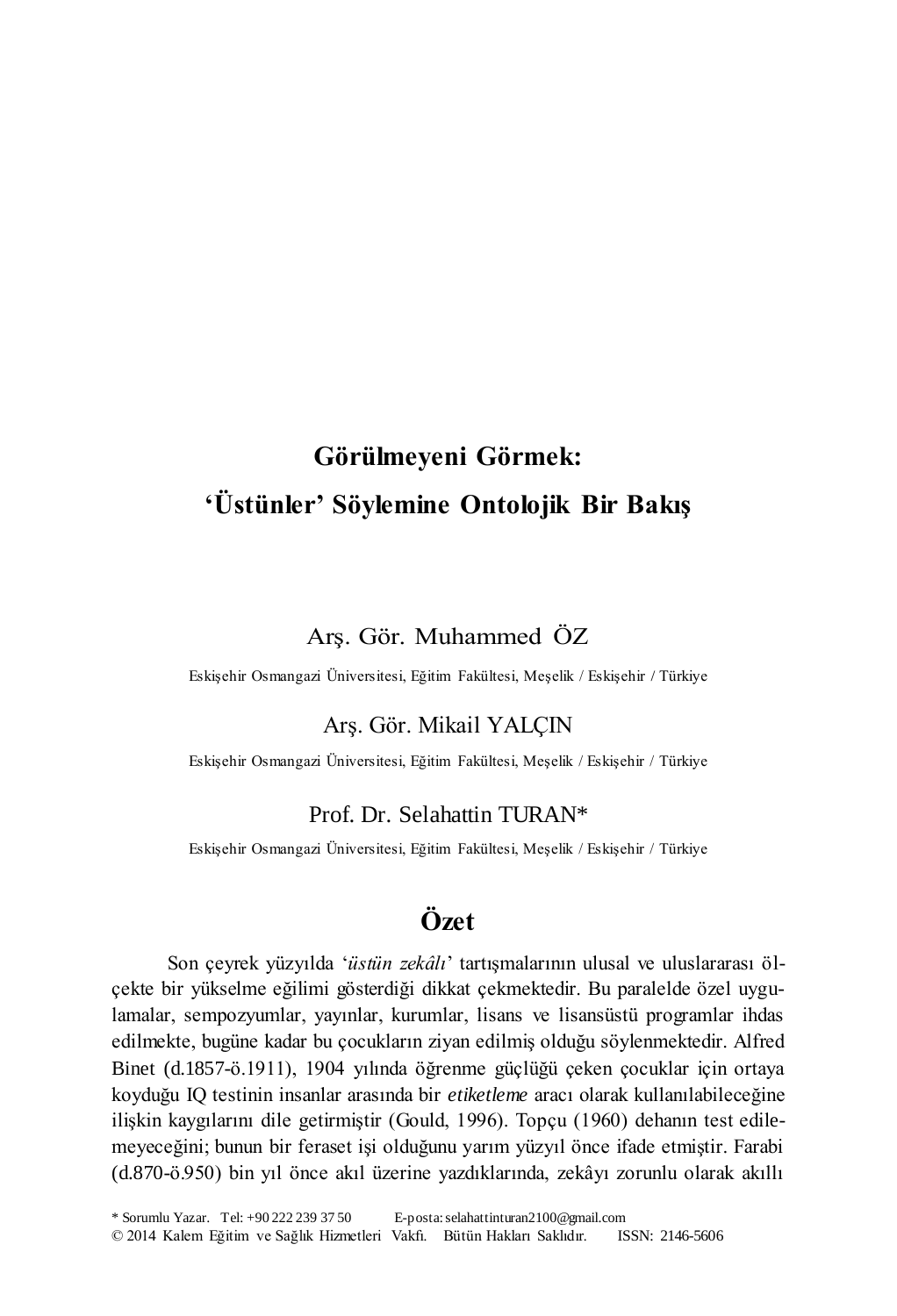olmaya delalet etmeyen bir unsur olarak değerlendirmiştir. Üstünlerle ilgili söylemler analize tabi tutulduğunda, Binet'i olduğu gibi Topçu ve Farabi'yi de haklı çıkarırcasına, sıklıkla '*üstün çocukların ortalama yığın içinde harcanmaması, etiketleme, üstün çocukların ülke için önemli bir sermaye olduğu, onlara özel uygulamaların artırılması gerektiği*' ifadelerine rastlamak mümkündür. Eylem bazında ise, halen engelli öğrenciler için tahsis edilen sınıfların ve okul binalarının fizikî olarak yetersiz ve ulaşımı zor kısımları olduğu durumlarla karşılaşılan Türkiye'de, üstün etiketli çocuklara özel hizmet veren ve insanî açıdan sürdürülebilirliği olmayan *Bilim ve Sanat Merkezleri*'nde konfor ve birebir ilgi en üst düzeyde sunulmaktadır. Kısaca yukarıda belirtilen hususlar bir arada değerlendirildiğinde *üstünler* uygulamasına eleştirel bir bakış ortaya koyma ihtiyacı belirmektedir. Bu çalışma, meseleye ilişkin akıl-insan-toplum bağlamlarında ontolojik bir sorgulama denemesidir.

**Anahtar Kelimeler:** Üstün çocuklar; Üstün olmayan çocuklar; Üstün varlık telakkisi; Zekâ.

## **Seeing Beyond the Vision:**

## **Ontological Questioning "Gifted" Discourse**

## **Abstract**

It is pointed out that the discussions about gifted tend to increase in national and international area in the last quarter of the century. Special practices, symposiums, publications, institutions, undergraduate and graduate programs have been prepared with the parallel to these discussions and it is said that these children have been lost so far. Alfred Binet (b.1857-d.1911) who stated his concerns about using IQ test which is formed in 1904 for children having learning difficulty as a labeling instrument (Gould, 1996). Topçu (1960) stated that a genius could not be tested, on the contrary it was a malter of insight. Leading Turkish philosopher Farabi (b.872-d.951) claims that being intelligent as a fact which requires not only being intelligent necessarily but also it needs moral intellect. When discourses about gifted are analyzed, by conforming Topçu and Farabi like Binet, the statements like not wasting gifted in masses, labelling, seeing gifted children as a vital capital for the county and necessity of increasing special implementation is likely to be often encountered. In practice, although children with disability do not have schools that are equipped with necessary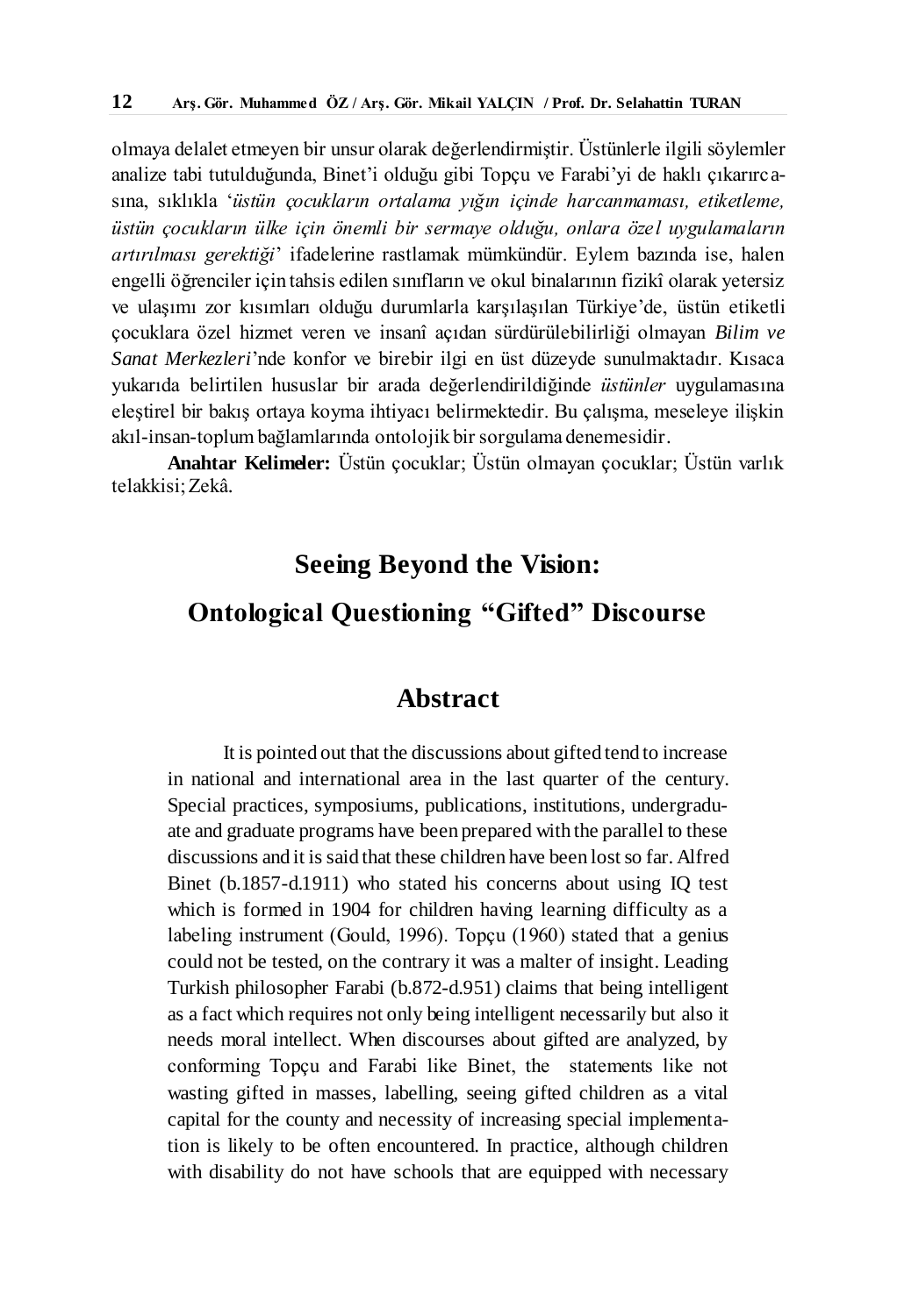physical facilities in Turkey, gifted children are provided with opportunities in *Bilim Sanat Merkezleri* (Science and Art Centers) that are not sustainable in terms of humanity, and provide comfort and one to one attention. In short when all above mentioned issues are taken into consideration, the need for presenting a critical perspective is obvious. This study is an ontological questioning attempt in the intellect-human-society contexts.

**Keywords:** Gifted children; Normal children; Consideration of transcendental presence; Intelligence.

#### **Extended Summary**

Stating about an issue requires having a vision of all aspects, dealing with all components, taking the essence and universal dimensions into consideration. In other words, having a precise statement and act requires knowing the fundamental and related aspect of the matter. Therefore, having a statement about gifted practices and discourses creates a need of dealing with the dimensions of presence, human-intellect-intelligence and also social justice in education. This study is patterned within these dimensions. It is an ontological questioning about the intellect and human evaluation platform referring mostly to Farabi philosophy, not about existence of various intelligence levels.

In the framework of the theory of emanation, existence is based upon the necessary existent and contingent existent classification. Necessary existent is the source of existence. Necessary existent is the One whose absence cannot be considered, who does not need any reason to exist and is the efficient cause and final cause of all creatures except itself. Existence is emanated from the One. Contingent existence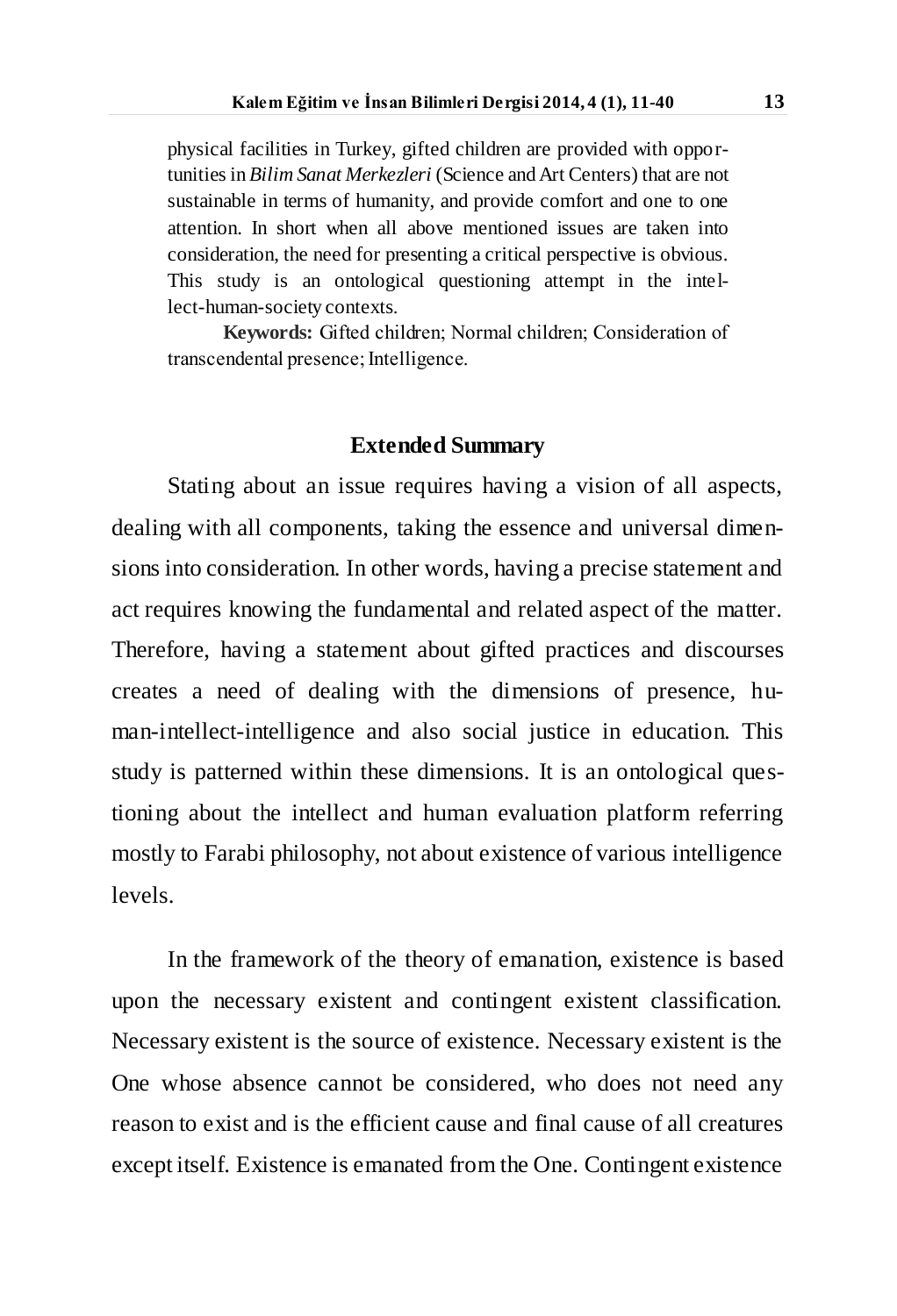is on the level of relative existence. Its existence is dependent on the causes, thus it is on the way of continuous re-exist-evolution and necessary existent. The relationship between the relative and conditional existence level of contingent existent and necessary existent creates an ontological hierarchy. This situation is explained within transcendence principle. "Transcendence principle patternizes the perception of absolute existence hierarchy between necessary One and relative One" (Davutoğlu, 1996). According to the theory of emanation, the existence who emanated from one is a unit despite its multi-vision, and on the way to one. This principle develops perception which states that a change occurring in piece affects the whole. So, it is a necessity to act by considering the whole.

In the theory of emanation, the problem areas identified in gifted discourse and practices can be classified into two main topics: degrading existence perception and social justice violation. Gifted approach strengthens the degrading perception and makes it sustainable. Degrading perception appears as perceptions in the levels of intellect's intelligence, measurement of intellect as psychometric test, human function, society's rivalry platform, and implementation time of IQ test in life. The other problem area is social justice violation. Justice principle requires the uniqueness of individual and accompany to individual in the way of reaching happiness without ordering, stigmatizing, labelling in horizontal platform. However, there is not horizontal accompany platform in the whole current school system and gifted viewpoint; the rest which is not wrong to name as mass is out of agenda.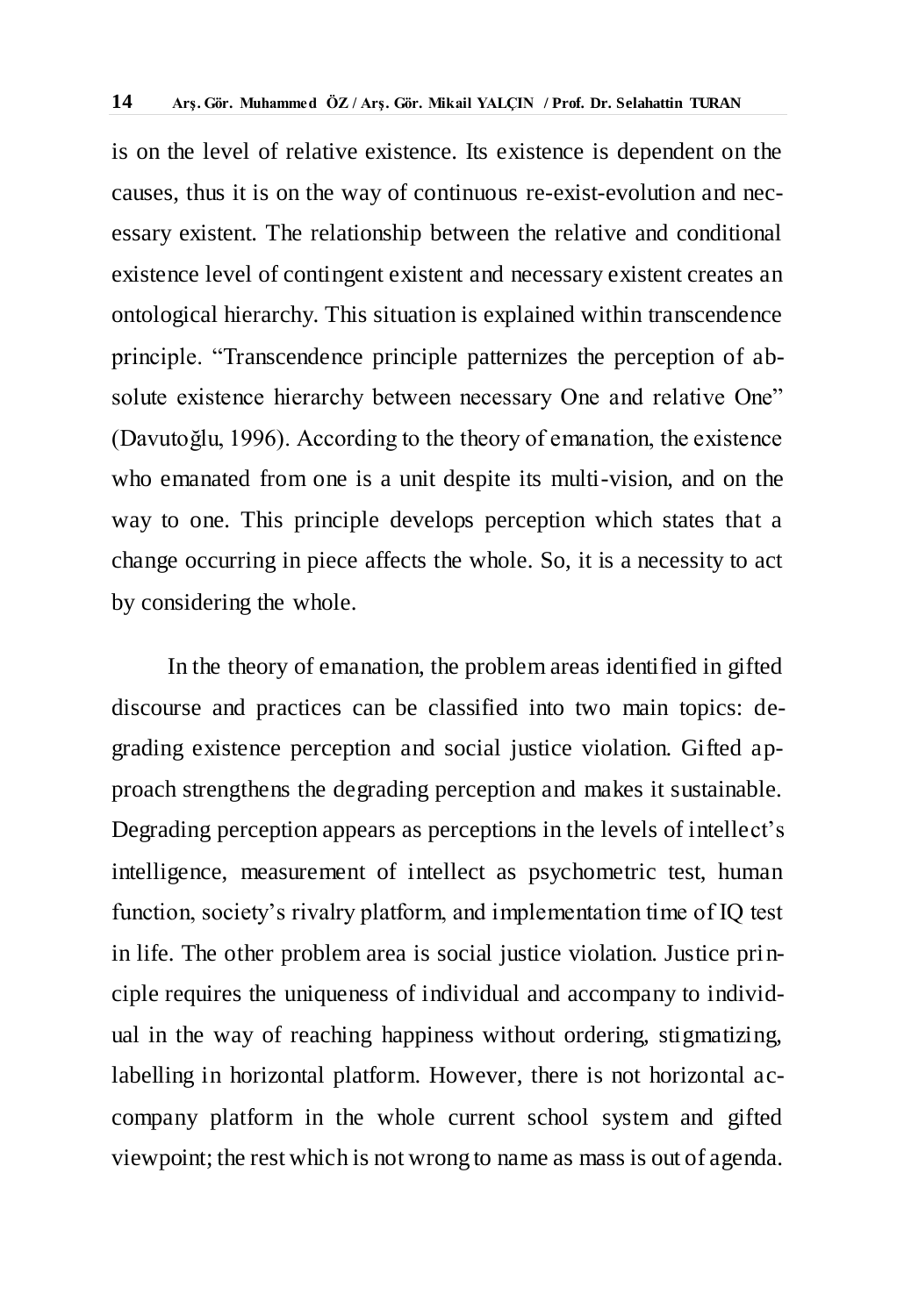Human is seen as a ring of production-consumption chain, not passenger of happiness as stated in Farabi; human is evaluated within the parallel of function and amount of process rather than humanity-transcendent dimension. If intellect is full of value and directs to good, it is worthy of commendation, but if intellect becomes a functional instrument which returns material into another form, psychometric part of intelligence is consecrated. Social justice is ruined when society is seen as a rivalry platform rather than mutualization on the way of happiness. If human society is seen as a mass and investment is special to a specific part of society and in one to one attention dime nsion, it could not be a justice formed by affection incentive but an elitist attitude formed by affection illusion in its most optimistic expression. The same incentives appear in the person of a doctor suggesting a father to leave his child with down syndrome to die alone (Demir, 2011). Even this example is sufficient to put forward the vitality of human perception platform.

Sub-problem caused by two main problem areas mention above is ruining the perception about self and the others, and its occurrence in social and inter-social context. Discourse and acts build individual and social consideration within the climate created by them in the society they dominate. The documentary of BBC named The Century of the Self (Curtis, 2002), suggesting to examine basic discourses with suspicious is an impressive example of narration which shows how the masses return to consumers and manipulate the social perception by using Freudian psycho-analysis. In the same way, gifted discourse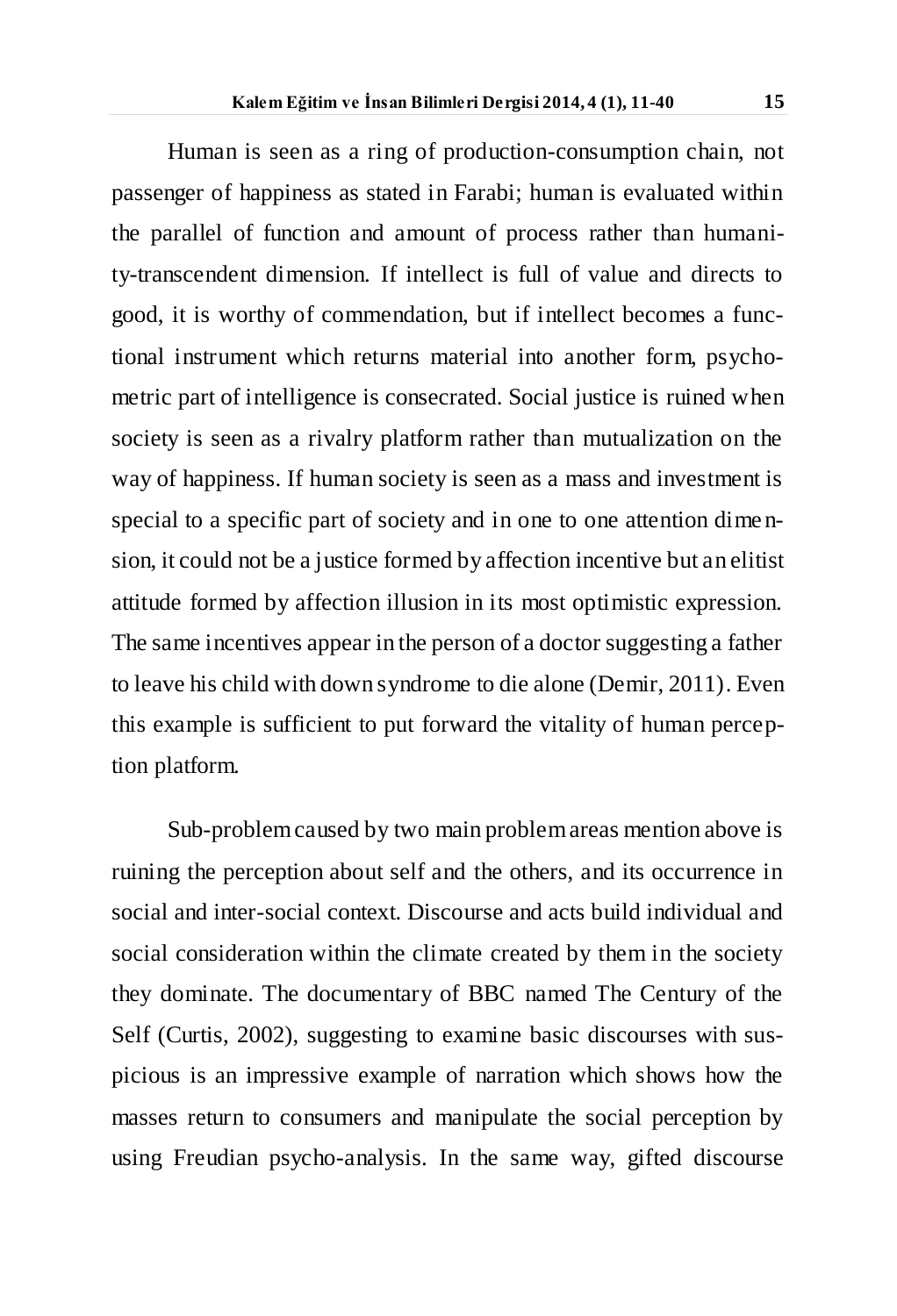makes individual feel belonged to a specific class by act of labelling which is turn into indoctrination and manipulating interlocutor's perceptions of self-being, becomes self-fulfilling prophecy. Even with the functionalist aspect; if opportunity and indoctrination provided to children labelled gifted is given to individuals without paying attention to psychometric intelligence level, the performance of these individuals is likely to reach ultimate efficacy. In the same way, by taking instruction in schools' most troublesome and difficult places for accessing which the disabled children are encountered, anyone will be inevitably unsuccessful.

Gifted is an elitist discourse. All elitist and selective systems are systems of wasting and ignoring the similarized ones. Stating someone is different means asserting similarity of the others implicitly (Levinas, 1979), and individual named different have similar features. Gifted discourse in Turkey means the perception of being promoted by building promotion on others. This situation refers to commercial human perception through good school, good teacher, good opportunities, good universities, good works defined by liberal market. Because school becomes a tool serving under liberal market's order by diverting from its vital function and direct human potential in the same way, rather than serving the unity and happiness of the whole existence as its main function, returns to serve for elitist sovereign's economic interest group.

If reconsidering the definition of wisdom, neither the object is unworthy to be known nor act is unworthy to be performed. As a con-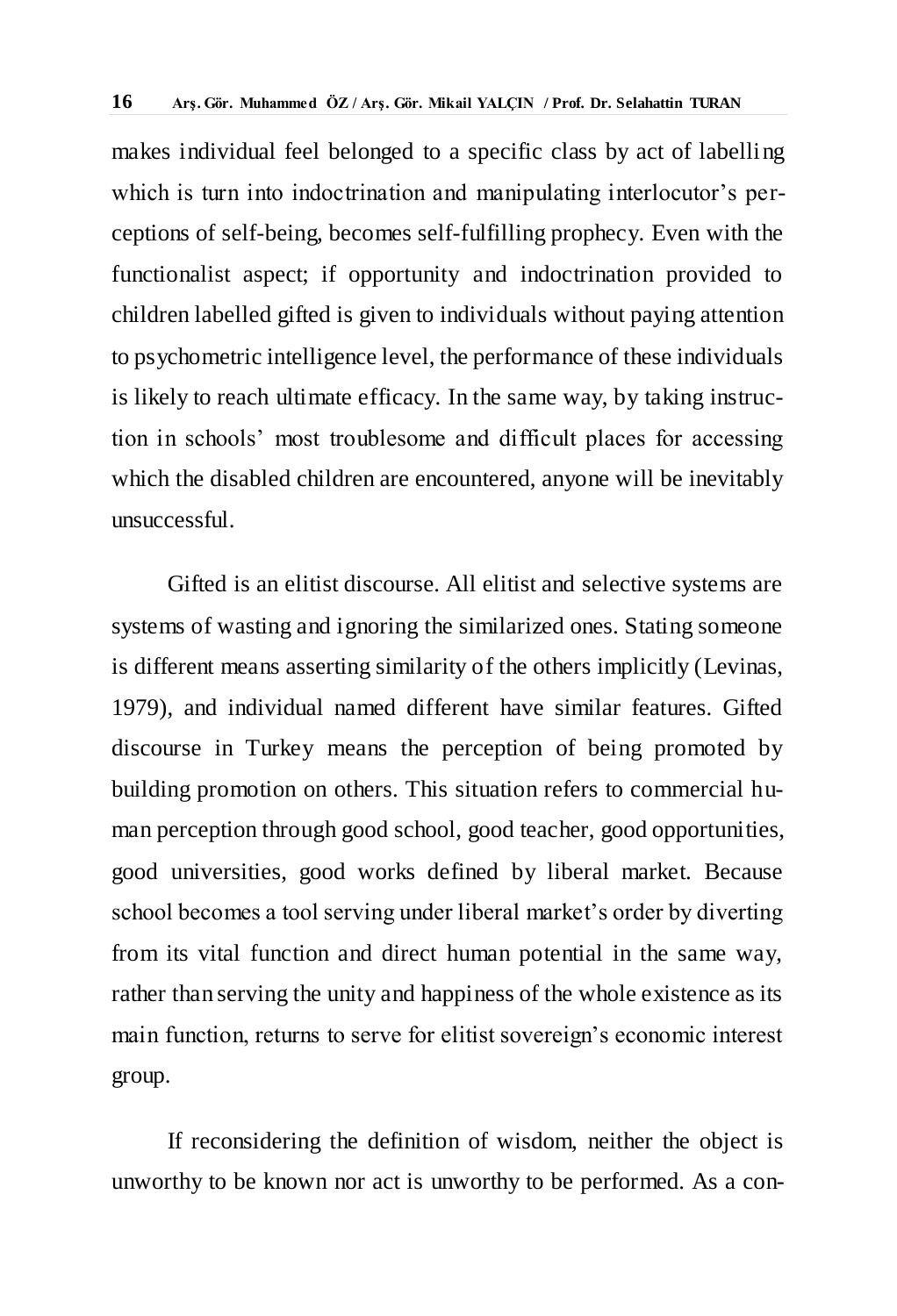sequence, perspectives of humane to humane are corrupted. Parents evaluate their children in terms of function, efficacy and amount of process and so the teachers do. This viewpoint degrading human into one dimension cannot be regarded as humanistic. Because of the source which human emanated from and is human's final cause, human is superior, transcendent and unique but not weak object of macro context. An ontological newborn cognition, which evaluates human in this platform and recognize that individual means more than a productionconsumption tool and existent making career, is required. This cognition reminding the individual superiority provides a new perspective which restores the problem areas emerging through this study will make possible to perceive human as a subject not an object. In this context, the responsibilities of mechanisms that make the education and school systems alive is to use discourses equipped with wisdom and without degrading interlocutor.

#### **Giriş**

Modern bilim varlık üzerine konuşurken takındığı kendinden emin tavrı; 15. yüzyılda Rönesans ile başlayıp 17. yüzyılda kartezyen-newtonyen felsefeyle devam eden ve 18. yüzyılda aydınlanma felsefesi şeklinde tezâhür eden deterministik-statik varlık algısına borçludur. Buna karşın; *görünür olanın ötesinde boyutları mündemiç*, *fâil sebepten sudûr eden* ve *gâye sebebe doğru hareket hâlinde* (Kılıç, 2013; Medkur, 1990) varlık anlayışına sahip felsefi bakış; insana veya bir bütün olarak varlığa ilişkin konuşurken temkinlidir. Cansever'e göre (2010), "rönesans'ta, insanın dünyayı anlaması için durduğu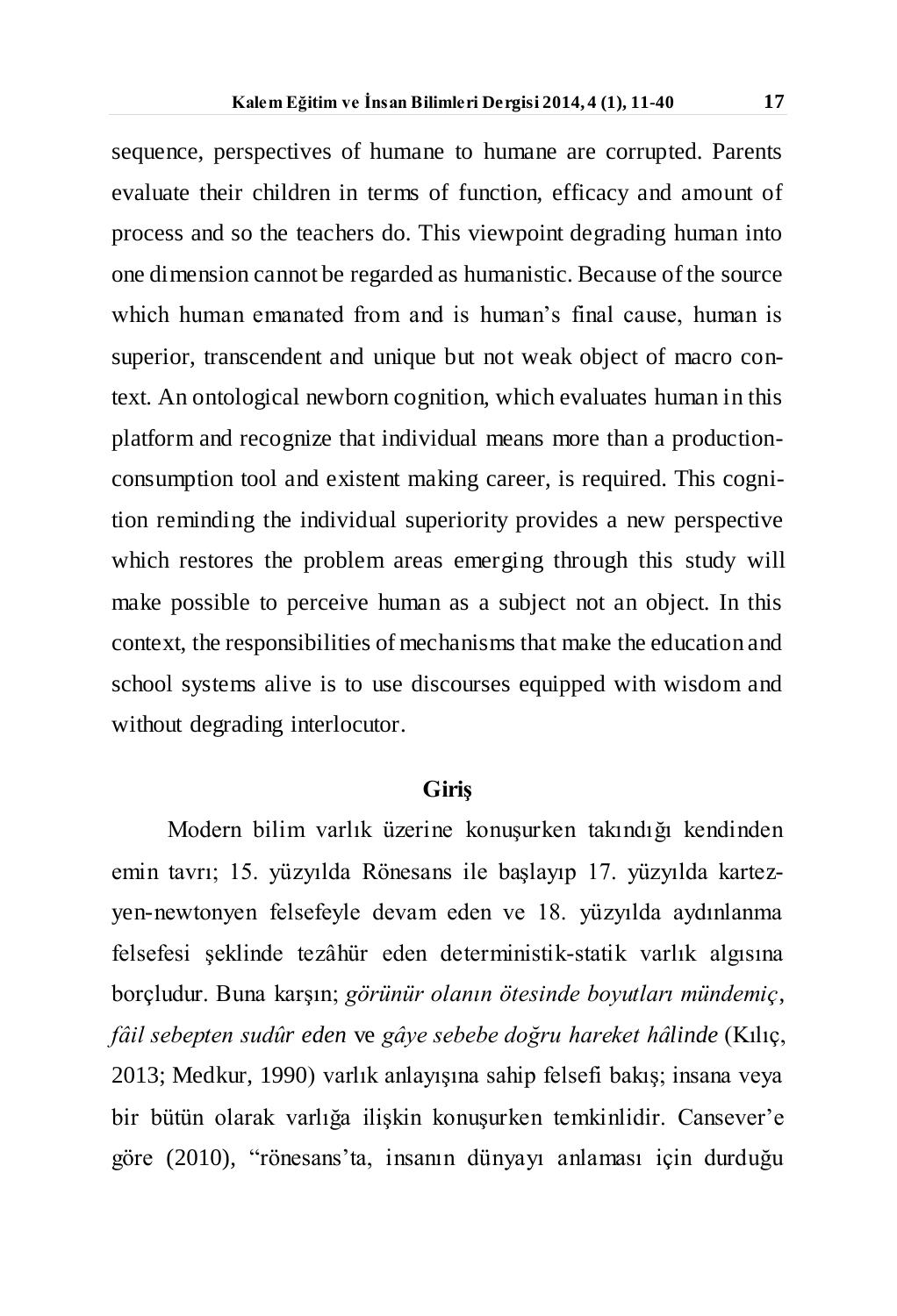yerden karşısına bakması esas iken; hareketli kültürlerde, insanın bir nesneyi anlaması için o nesnenin etrafında dolaşması, ona her cephesinden bakması, varlığı hareket eden insanın gözüyle algılaması" esastır. Bu durum, iki farklı algı düzeyini insan-nesne ilişkisi çerçevesinde betimlemektedir. İnsan-insan ilişkisi içinde ise durum çok daha fazla karmaşıklık arz eder.

'Hareketli kültür' içinden bir isim olan Nasreddin Tusî'nin *hikmet* tanımı, insanın iki temel hareketliliği olan 'bilmek' ve 'kılmak' eylemlerinin ilkelerini ortaya koymaktadır: "Hikmet eşyayı layık ne ise eylece bilmek, ef'âli layık nice ise eylece kılmaktır (Çelebi, 2007) Arapça kökenli iki kelime olan *eşya* ve *ef'âl, şeyler* ve *fiiller* demektir. Tusi'nin bu ifadesine göre hikmet, *layığınca idrak ve layığınca inşa* demektir. Doğru idrak doğru inşanın ön gereğidir; zira "idrak düzeyimize göre inşa ederiz" (Düzenli, 2009). Farabi (2010, 2012) ise, bir araştırıcının, araştırdığı şeylerin her biri ile ilgili olarak onun *varlığı, ne olduğu, neyle olduğu, nasıl olduğu, neden olduğu* ve *ne için olduğu* hakkında bilgi vermesinin gerekliliğini hatırlatır. Farabi'ye göre "bunların hiçbirinde o, kendisini sadece yakın ilkelerle sınırlamayacaktır; tersine herhangi bir şeye ait en son cisimsel ilkeye ulaşıncaya kadar onun ilkelerinin ilkeleri, ilkelerinin ilkelerinin ilkeleri hakkında bilgi verecektir."

Yukarıda tebarüz eden araştırma ilkeleri ışığında herhangi bir mesele hakkında konuşmak, ona bütün cephelerinden bakmayı, bütün bileşenleriyle ele almayı, sadır olduğu kaynağı ve ait olduğu bütünü göz önünde bulundurmayı zorunlu kılar. Bir başka deyişle, ele alınan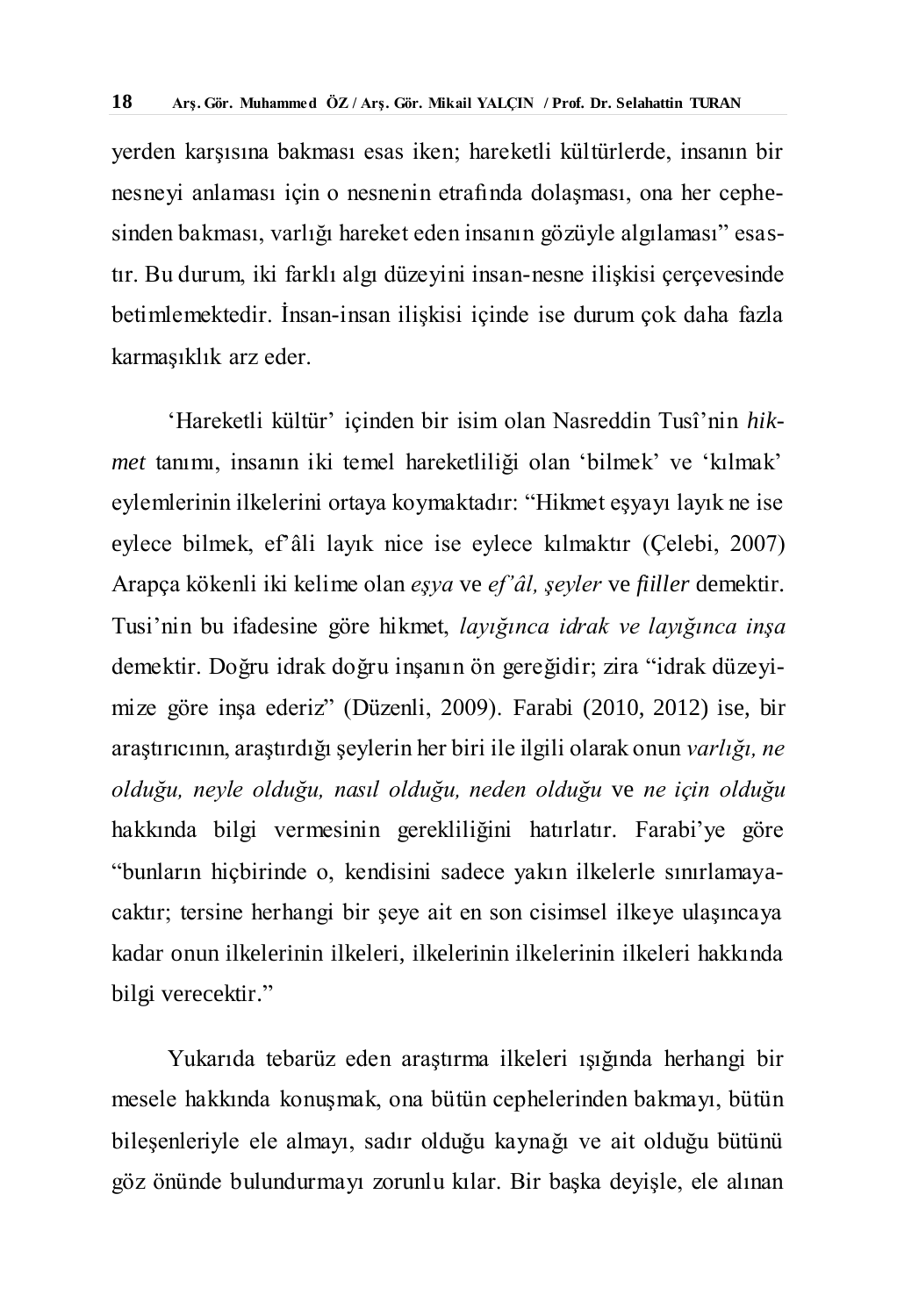meseleye ilişkin layığınca beyan ve tasarrufta bulunabilmek için o meselenin aslını ve ilişkili olduğu şeyleri layığınca bilmek gibi bir zorunluluk bulunuyor. Dolayısıyla 'üstünler' uygulama ve söylemi hakkında konuşmak için meselenin; *varlık, insan-akıl-zekâ* ve aynı zamanda *eğitimde sosyal adalet* boyutlarına değinmek gerekmektedir. Bu çalışma bahsi geçen boyutlar doğrultusunda örüntülenmiştir. Bu yönüyle farklı zekâ düzeylerinin var olma durumuna ilişkin değil, *akıl ve insanın değerlendirilme düzlemi*ne ilişkin, ağırlıklı olarak Farabi felsefesini referans alan bir ontolojik sorgulamadır.

## **Varlık**

*Hareketli kültür* varlığı *sudûr nazariyesi* çerçevesinde, *zorunlu varlık-mümkün varlık* tasnifi üzerinden temellendirir. *Zorunlu varlık* varlığın kaynağıdır. Yokluğu düşünülemeyen, var olmak için bir sebebe ihtiyaç duymayan, kendi dışında bütün varlığın *fâil* ve *gaye sebeb*i olandır. Varlık ondan sâdır olmuştur. *Mümkün varlık* ise göreceli varlık düzeyindedir. Varlığı sebeplere bağlıdır, dolayısıyla sürekli yeniden var edilme-değişime uğrama ve kaynağı olan zorunlu varlığa doğru seyir hâlindedir. Mümkün varlığın kayıtlı-göreceli varoluş düzeyinin zorunlu varlıkla ilişkisi ontolojik bir hiyerarşi ortaya koyar. Bu durum *tenzih* prensibiyle ifade edilmektedir. Tenzih prensibi, "mutlak olan ile göreceli olan yaratılmışlar âlemi arasında mutlak bir varlık hiyerarşisi idrakini dokumaktadır" (Davutoğlu, 1996). Yine *sudûr nazariyesi*ne göre Bir'den sadır olan varlık çoklu görünümlerine rağmen özünde birdir ve Bir'e doğru seyir hâlindedir. Bu ilke ise parçada meydana gelen bir değişikliğin, parçanın ait olduğu bütünü etkileyeceği idraki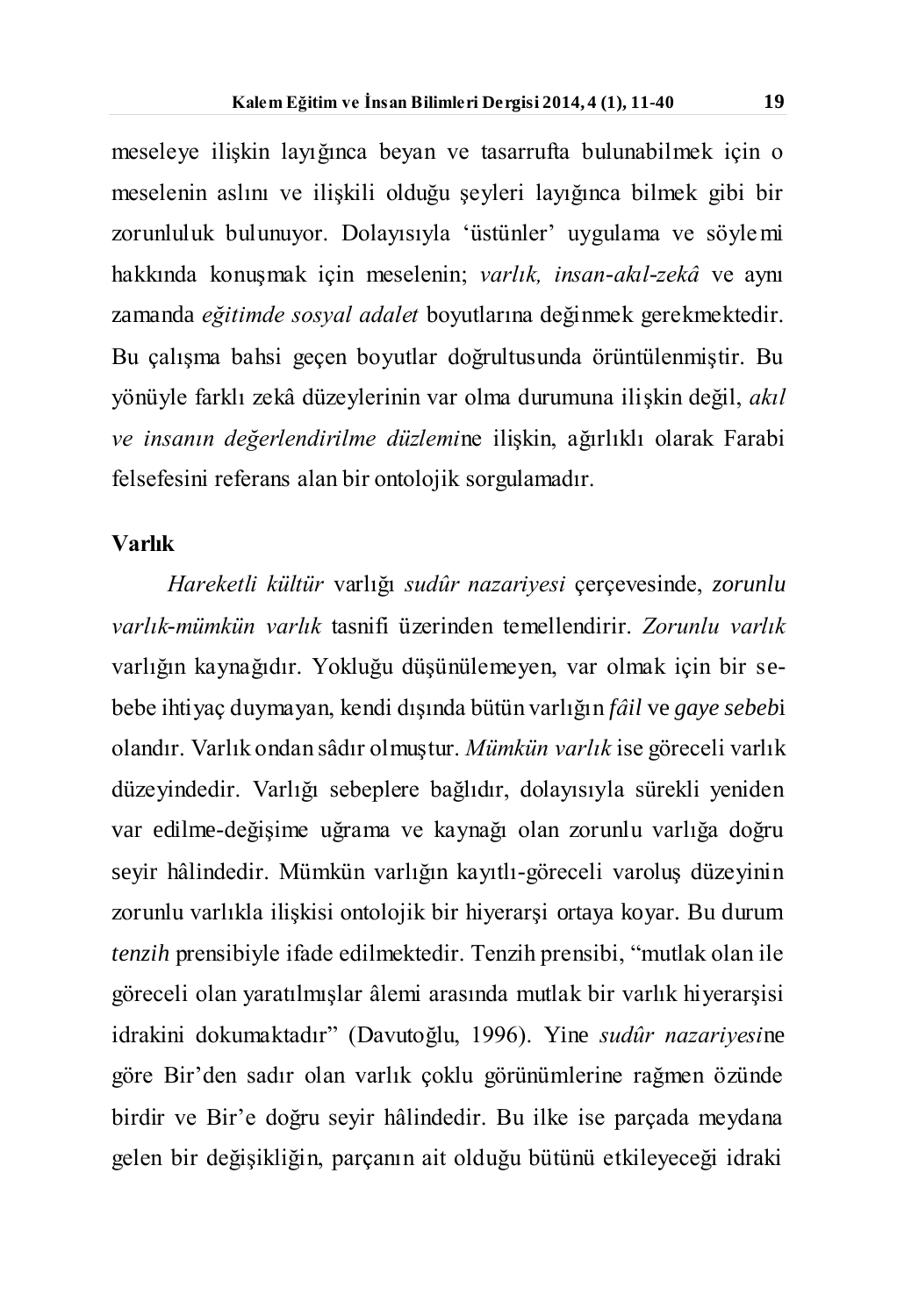geliştirmektedir. Dolayısıyla tasavvur ve tasarruflarda sadece değişikliğin gerçekleştiği parçayı değil, bütünü göz önünde bulundurmak kaydıyla hareket etmek bir zorunluluk haline gelmektedir.

Hareketli kültürün *insan-Allah, insan-insan, insan-tabiat ilişkisi* de sudur nazariyesinin ortaya koyduğu ilkeler çerçevesinde gelişmiştir. Bu ilkeler; insanın insana ilişkin konuşurken veya tasarrufta bulunurken bir *yatay ilişki düzlemi*, *hürmet düzlemi* ve *bütünlük algısı* inşa eder. Bir başka ifadeyle insanın aynı düzlemde yer aldığı diğer insanlar hakkında cüretkârca konuşma imkânını ortadan kaldırır. Ayrıca, mümkün varlığın sürekli yeniden yaratılma ve dolayısıyla değişime uğrama hâlinde olması dinamik bir ontolojik zihin inşa eder. Maddî, biyo-sosyal, psikolojik ve ruhî-aklî bütün varlık düzeyleri (Cansever, 1997) için geçerli olan bu *hareket hâlinde varlık idraki* ise, insanın etiketlenebilir bir varlık olmasına engel teşkil etmektedir.

## **Akıl ve İnsan**

*Akıl* ve *insan* karmaşık iki kavram olup felsefî ekollerce muhtelif şekillerde tanımlanmaktadır. Farabi aklın altı anlamı üzerinde durur (Farabi, 2010). Bunlar halkın ve kelamcıların akıl tasavvurları ile Aristotales'in sözünü ettiği dört farklı anlamdır. Farabi'ye göre halk *akıl* ile *düşünme* ve *akletmeyi* kasteder. Ancak *akıllı* denince bundan ancak faziletli olanı; iyiyi kötüye tercih hususunda iyi düşünen kimseyi anlar. Kötü olanı bulup ortaya çıkarmada iyi düşünen kimseye ise bunun yerine zeki, kurnaz ve benzeri isimler verir. Şu halde halk nezdinde akletmek, iyi olanı yapmak ve kötü olandan sakınılması gerektiğini ortaya koymak üzere iyi düşünmektir. Bu betimleme, halkın akla iş-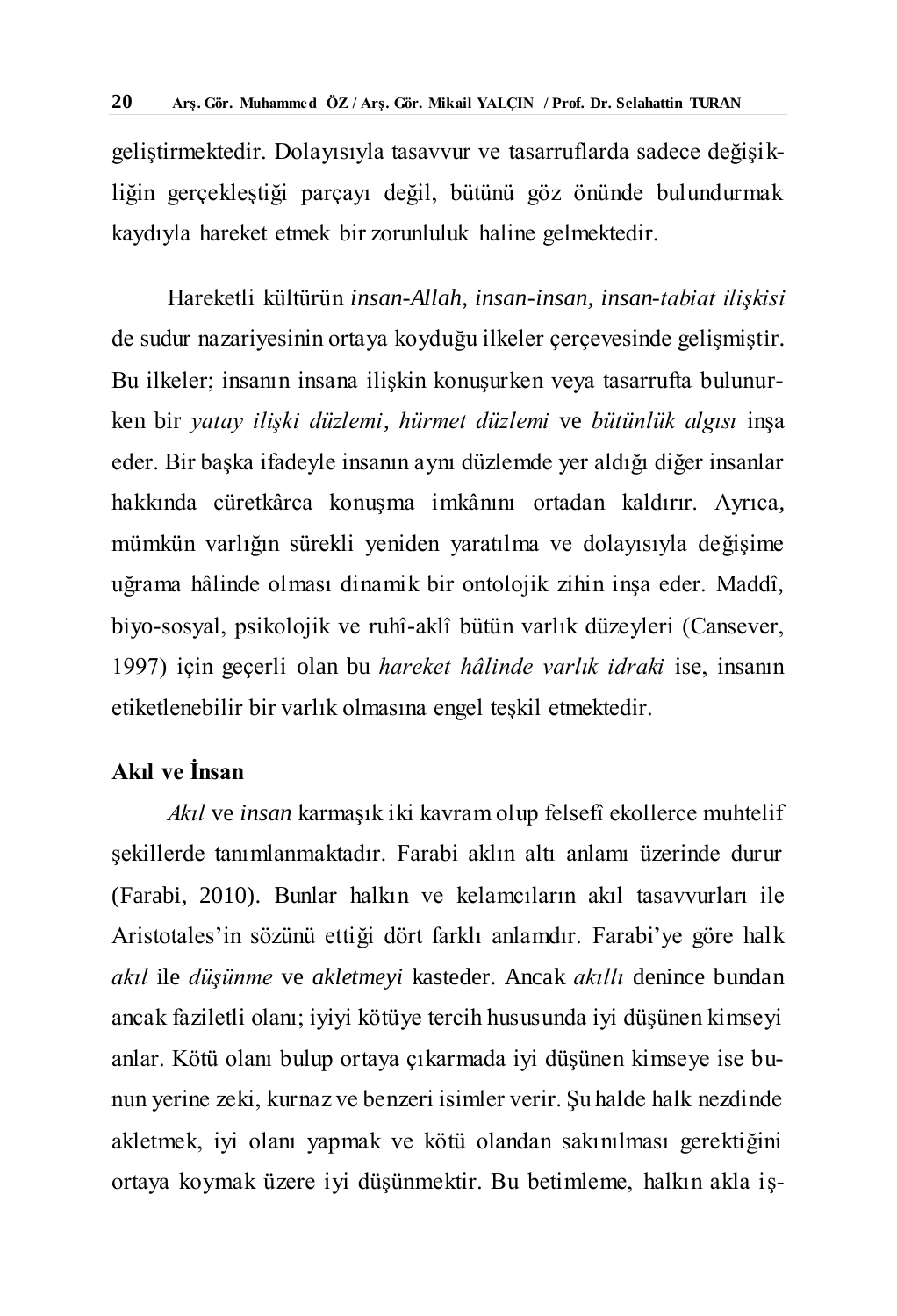levselliğin ötesinde bir anlam yüklediğini göstermektedir. Halka göre akıl iyi-kötü tefrikini yapma kabiliyeti üzerinden değer ifade etmekte olup bu tefrik melekesine sahip olmayan kıvrak zekâ, akıllı olmak anlamına gelmemektedir. Farabi, *kelamcılar* ve Aristo'dan nakille *akıl* mefhumu için ayrıca; *kamunun yaygın görüşü, hiç düşünüp kafa yormadan meydana gelen ilk bilgileri sağlayan nefsin herhangi bir cüz'ü, tecrübeyle kazanılan kesin görüş, ilk göğü hareket ettiren* tanımlamalarını getirmektedir. Aristo, aklı ayrıca *bilkuvve akıl, bilfiil akıl, müstefâd akıl* ve *faal akıl* şeklinde kademelendirmektedir. O'na göre bu hiyerarşi içinde insanın cevherini oluşturan şey *faal akl*a (maddi dünya ile madde ötesi dünya arasında geçişi sağlayan akıl) en yakın olan şeydir. Farabi'nin paylaştığı akıllı tasavvurları içinde kabaca *üç insani yetkinlik* dikkat çekmektedir: İyi ile kötüyü ayırt edebilme, iyi olanı tercih edebilme, faal akla doğru seyir halinde oluş. Üç yetkinliğin ortak yönü, aşkın olan ile irtibat boyutu üzerinden değer kazanıyor oluşudur.

Aklın ontolojisi meselesinin bir boyutu da aklın tasarruftan önce ve ziyade *tasavvur*un odağı olduğudur. "İnsanda baştan itibaren onun tabiatı olan akıl, akılsalların tasavvurlarını kabul etmek üzere hazırlanmış maddi bir istidattır" (Farabi, 2011). Bu düşünüş biçiminde eşyaya bir şekilde hükmeden değil, eşyanın hakikatini daha derinlemesine idrak eden akıllı addedilmiştir. Dolayısıyla bir şeyleri değiştirmek, dönüştürmekten önce, var olanı sağlıklı bir idrak ile algılayabilmek önemsenmiştir. Var eden ile var edilen arasında bir algı düzlemi inşa etmenin aracıdır akıl. Ve bu inşa süreci bitimsizce devam eder. Bilkuvve akıl seviyesinden bilfiil akıl seviyesine, oradan müstefâd akıl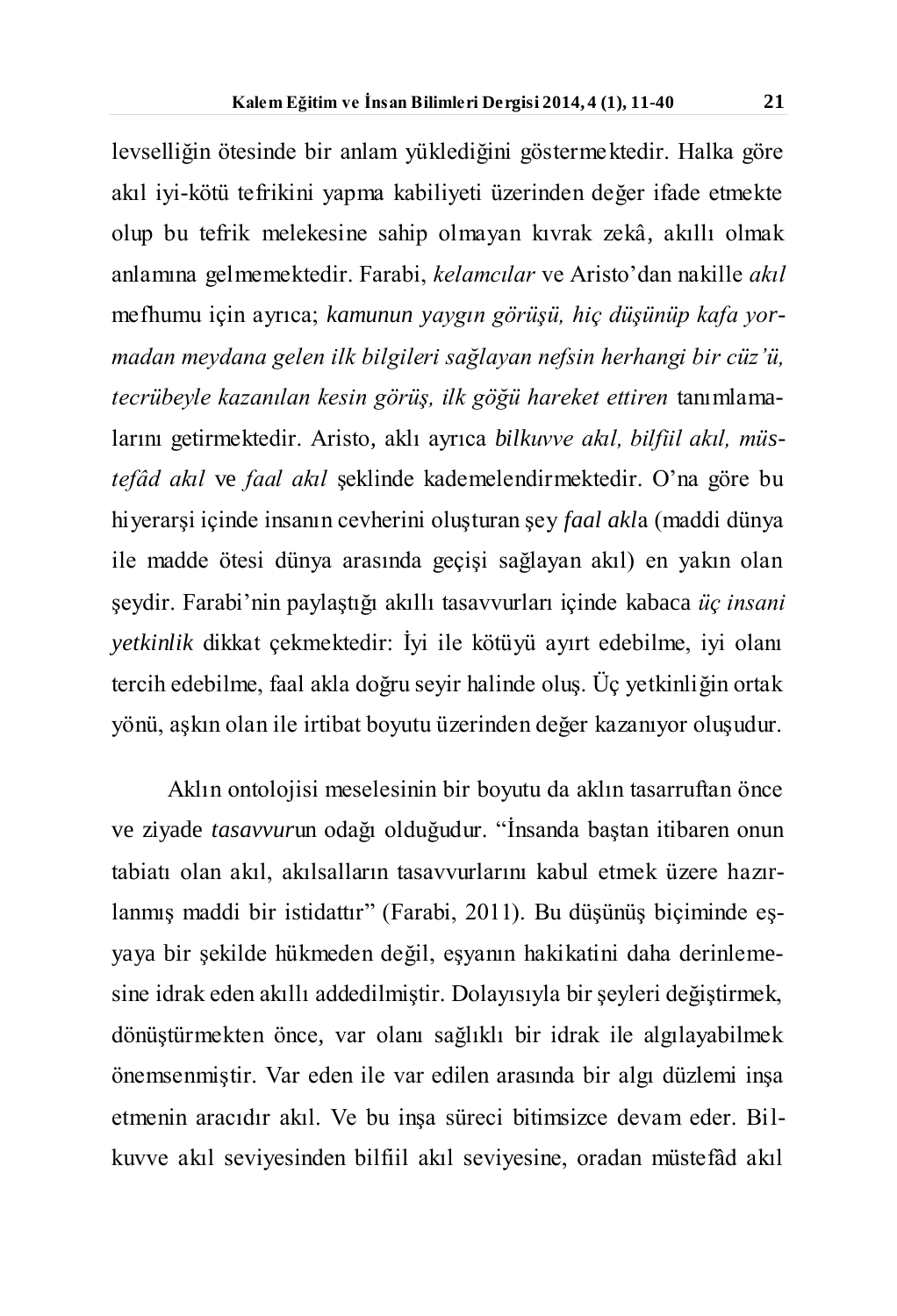seviyesine ve faal akılla ittisal hâline doğru bir seyirdir bu. Yani dinamik bir yapıdır. Bütün varlık gibi akıl da her ân yeniden oluşum hâlindedir.

Şu hâlde insanın maddî dünyadan maddî olmayan dünyaya yükselmesini sağlayan bir yeti olan aklın dört vasfı belirgin hale geliyor: Akıl değerden mücerret değildir, aklın idrak ameliyesi ve dolayısıyla oluşum süreci her daim devam eder, akıl maddî âlemden madde-ötesi âleme doğru seyir halindedir, aklın doğru tasavvur melekesine sahip olması insanın doğru tasarrufunun zorunlu kaynağıdır. Bu akıl idrakine karşın çağcıl pedagogların çerçevesini çizdiği, piyasaya dayalı olarak ölçtüğü ve sınıflandırdığı, üzerinden insanları etiketlediği akıl, bu a nlayışın çok uzağına düşmektedir. Bütün bu rasyonalist, piyasacı, sıralayıcı, yararcı üstün anlayışını yeniden sorgulayacak ve eğitimi insani bir çizgiye taşıyacak yeni bir dil ve söylem ihtiyacı olduğu aşikârdır.

*İnsan*ın yeryüzündeki serüveni bir mutluluk arayışı olarak ifade edilebilir. Farabi'nin *insan telakkisi*nin temelinde insanın mutluluk yolcusu olduğu düşüncesi bulunur. O'na göre nihâi mükemmellik mutluluktur. "İnsandaki ilk akılsallar onun ilk mükemmelliğini teşkil eder. Ancak bu akılsallar ona sadece nihai mükemmelliğine ulaşmasında kullanılmak üzere verilmişlerdir. Bu nihai mükemmellik ise mutluluktur" (Aydın, 1973; Farabi, 2011). O, insanın akılsalları idrak ve dolayısıyla onlar üzerinde tasarruf düzeylerini *nazarî erdem*, *fikrî erdem*, *ahlâkî erdem* ve *pratik san'at* şeklinde aşamalandırmıştır. Bunlar aynı zamanda insanın mutluluğu elde etmesinin aşamalarıdır. *Nazarî erdem* olarak ifade edilen algı düzeyinde *akılsal* mutlak anla-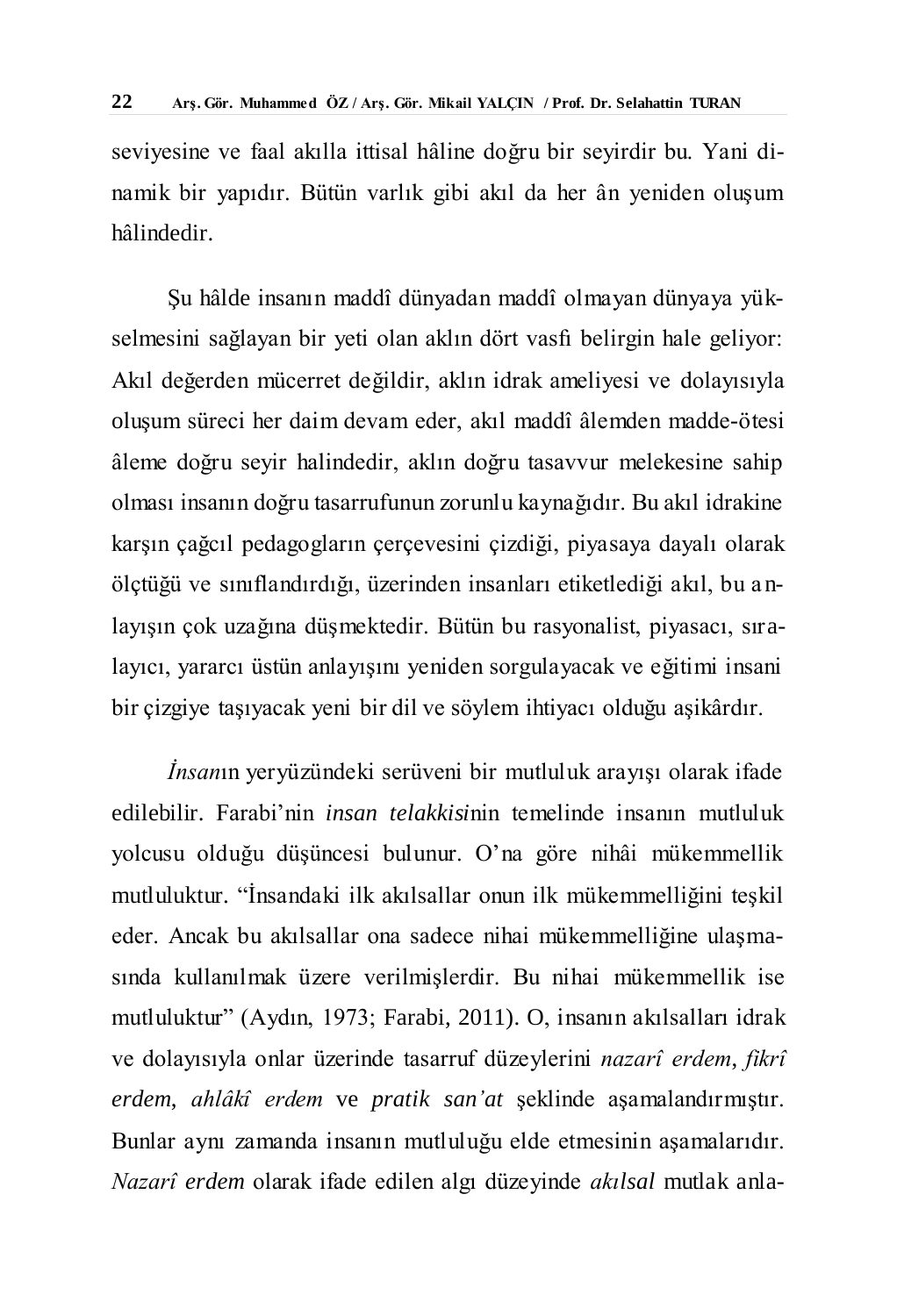mıyla algılanır. Nazarî ilimler de kendilerinde hiçbir değişiklik olmayan akılsalları kavrar. *Fikrî erdem* aşamasında, mutlak akılsal zaman ve mekân sınırlılıkları içinde, durumların farklılık arz etmesi boyutlarıyla idrak edilir. Nazarî olanın bilfiil gerçekleştiğinde uğrayabileceği değişiklikleri nazar-ı itibara alan fikri erdemdir. Fikri erdem sayesinde akılsallarla birlikte bulunan değişken arazlar keşif ve ayırt edilir. Ancak fikri erdem tarafsız bir vasıtadır ve ahlâka ihtiyacı vardır. *Ahlâkî erdem*i de kuşandıktan sonra ise insan, *pratik san'at*ları ifâ etme aşamasında ve mutluluğu elde etme safhasındadır. Nazarî erdem, fikrî erdem, ahlâkî erdem ve pratik san'at birbirlerinden ayrılamazlar. Yine erdemler doğuştan getirilen melekelere, idrak ile ifâ edilen iradî fiil vasfı kazandırırlar. İnsan tasarrufunun bu zorunlu idrak düzeyleri; herkeste değil, "ancak tabiat bakımından kendilerini almak üzere hazırlanmış olan insanlarda, yani çok büyük potansiyelleri olan üstün tabiatlara sahip kişilerde gerçekleşir" (Farabi, 2012). Farabi bu ifadesiyle insanın değerlendirileceği düzlemi ve üstünlük esasını da ortaya koymuş olmaktadır. *Çok katmanlı*lık ve *dinamik*lik durumuna işaret eden, *mutluluk yolcusu* olma hâlini ve dolayısıyla *ahlâk*ı değer ölçütü kabul eden bir algı düzlemidir bu.

Mutluluğu elde etmenin safhalarına ilaveten onun *ne olduğu* ve *neye sebep olduğu* hususları da açıklığa kavuşturulmalıdır. Farabi'de özü itibarıyla zorunlu ve mümkün varlığın farkına varış olan *gerçek mutluluk;* insanın eylemlerini doğrudan etkilemekte, kendisi ve dışındaki varlığa karşı bir tutum veya tavır geliştirmesini sağlamakta, e ylemlere yansımaktadır. Eylemlerin değerlendirilmesinde de bu ölçüt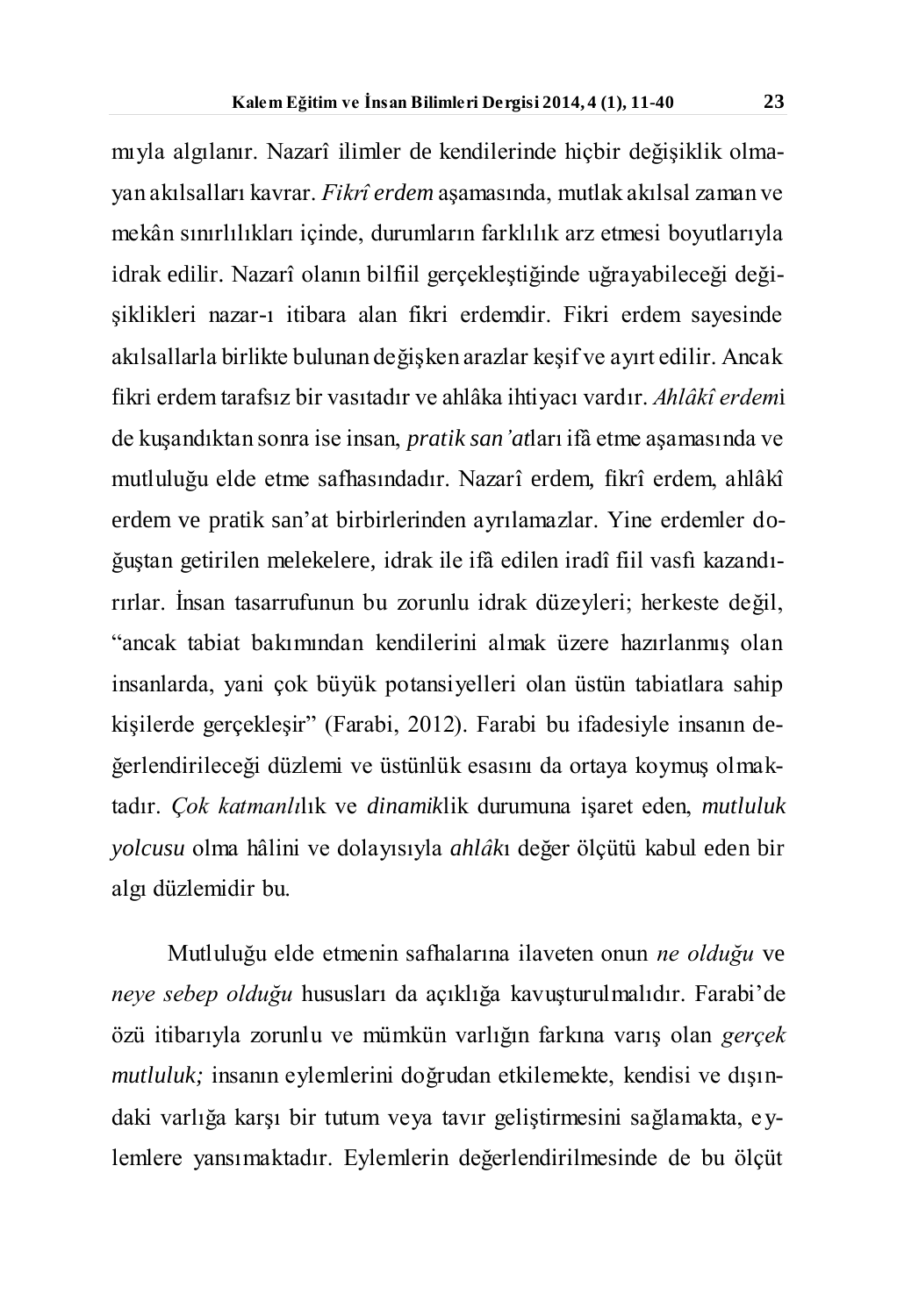esas alınmaktadır (Tokat, 2006). Buna karşın sahte mutluluk ise beden sağlığı, zenginlik, hazlardan pay alma, arzularını istediği gibi tatmin etme, saygınlık ve itibar sahibi olma gibi arızî şeylerdir (Farabi, 2010). Şu hâlde, insanın gerçek mutluluğu elde etmesinin anahtarı iyilikler, erdemler ve güzel davranışlardır. Bu davranışların zıtları ise mükemmelliğin önündeki engellerdir. Kadîm kültürümüzde yer alan bu erdemlere tek boyutlu çağcıl üstünler anlayışında yer yoktur. Türkiye'de *üstünler* olgusu, tatmin olma, saygınlık kazanma, itibar sahibi olma gibi arızi bir hâldir.

#### **Bir Ahlâkî Sorun Olarak Bireyi Etiketleme**

Genelde modern insan-akıl söylemleri ve özelde insanın zekâ üzerinden etiketlenmesi uygulaması Farabi'nin akıl–insan tasavvuru içinden bakıldığında indirgeyici bir algıya işaret eder. Türkiye'nin son asırda yetiştirdiği en önemli düşünürlerden olan Topçu (1960), insan aklının teste konu edilmesini şu ifadelerle değerlendiriyor:

Hangi yetinin olursa olsun test metodu ile tanınışı, insandaki çok bilgiyi araştırdığı için, şuurun değer derecelerini tanıtmakta yetersiz ve hatalıdır. Rousseau'nun hâfızasının fevkalade zayıflığı ile köpek tarafından ısırılmamak için, köpeğin üstünden atlamayı düşünen acayip ve pek düşük buluş kabiliyeti, dehâsının varlığına engel olmamıştır. Testler, ancak harekî tepkileri ölçmekte yeterli ve mahir sayılabilirler. Dehâ bir ferasettir, ferasetle ölçülür.

Topçu'ya benzer şekilde Gould (1996), zekâ testlerinin yirminci yüzyılda zekâyı rakamlardan oluşan, doğuştan gelen, değişmez ve ölçülebilir bir kavram olarak nitelendirdiğini ifade eder. Bu indirgeyici bakış içinden zekâ denilince temelde anlaşılan, mantıksal-matematiksel zekâ ve sözel zekâ olarak tanımlanan ve IQ testleri ile ölçülen psiko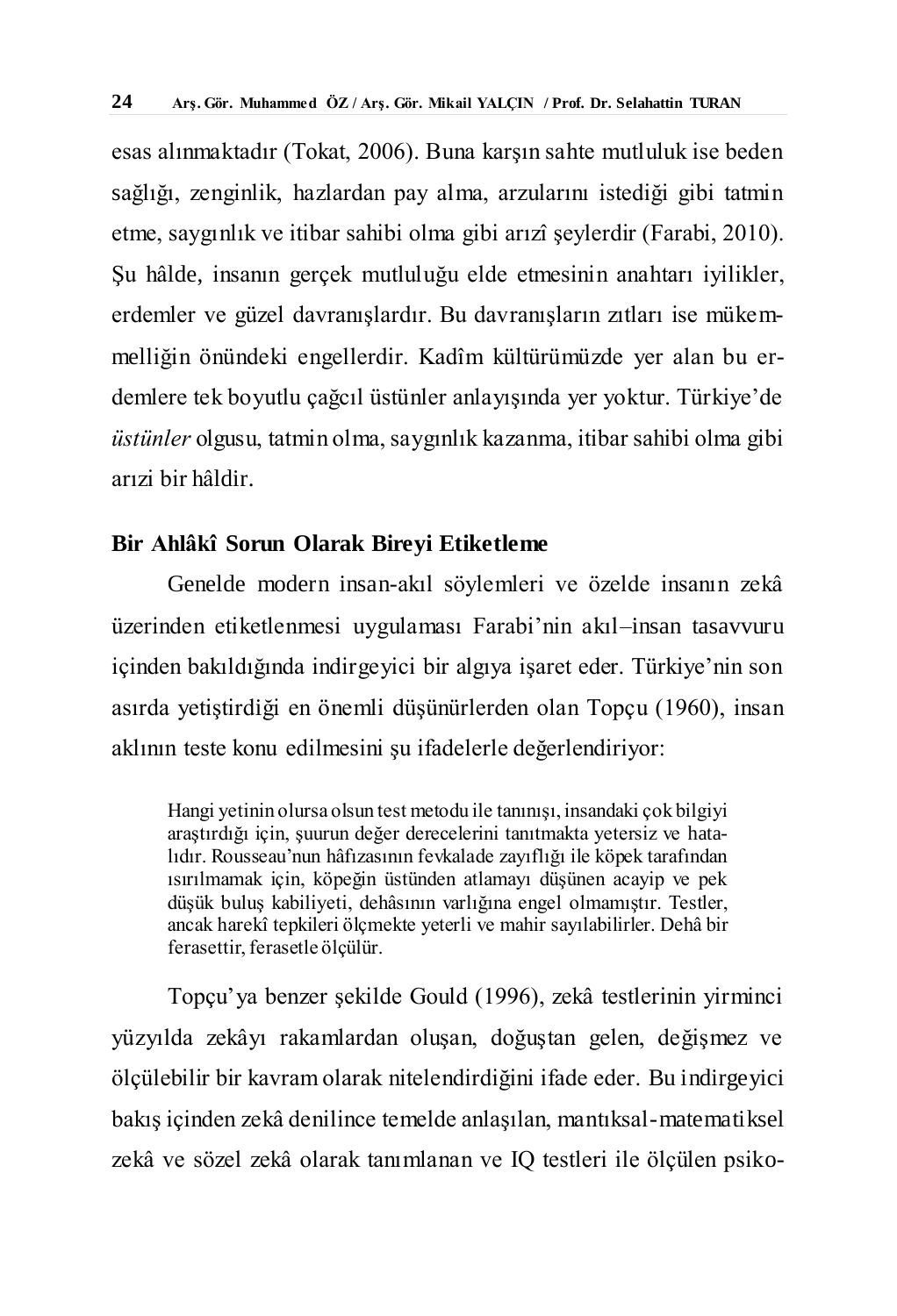metrik zekâdır. İnsan bilincinin sadece bilişsel yönünü değerli gören (Eriş, 2008) bu Kartezyen algı içinde akıl, evrenin mekanik işleyişi içinde aynı mekanizmanın bir parçası ve iş görme aygıtı olmaktan ibarettir. *Üstünler* üzerine oluşturulan dil, insanı mekanik düzeyde ve kendisini içinde bulduğu piyasa üzerinden değerlendiren algının en bariz göstergelerindendir. Aynı değerlendirme düzeyi bir adım öncesinde ortaya koyduğu *kariyer öncelikli yaşam biçimi* ve *herkes için aynı güzergâhlar* tanımlamasını sürdürmekte, hatta bir adım öteye götürerek *yığın* içinden 'iştah kabartıcı' nitelikte bulduklarını ayıklama çabası içine girmektedir. Aşağıdaki uzun alıntı bu durumu özetler niteliktedir (Ataman, 2012a):

Burada 4-5 tane çocuk var. Bir tanesi Leyla, gördüğünüz gibi standartlaştırılmış zekâ testinde 145 zekâ bölümü elde etmiş ama okuldaki akademik derslerde ortalaması 80. İkincisi Sinan, resim dersinde çok güzel heykeller yapmış, ancak akademik ağırlıklı derslerden kıl payı sınıfı geçiyor. Tarık matematikte sanki sihirbaz, çözemediği problem yok. Ancak İngilizce, Sosyal Bilgilerde yardıma ihtiyacı var. Rüya sınıftaki bütün çocukların akıl hocası. Her konuda arkadaşların rehberlik önderlik yapan bir lider. Pınar'sa müzik dersinde çok iyi. Bütün üflemeli çalgıları çalabiliyor. Saksafonda iyi ve akademik derslerde ortalaması 90. Elimizin altında örnekte 5 farklı çocuk portresi var… Bu çocukların bazıları üstün zekâlıları, bazısı üstün yetenekli ve bazısı ise parlak çocuk. Şimdi üstün zekâlı, üstün yetenekli ve parlak diye üç tane çocuk grubu oluşturdum. Bu çocuklardan en son okumuş olduğum hem müzikte hem matematikte hem ortalamada yüksek olan kız çocuğumuz hatırlarsanız üstün zekâlı bir çocuk. Hem bütün alanlarda ortalamanın üstünde ama bir tanesi var, sadece resimde iyi. Bir tane var parlak çocuk. Parlak çocuk ve üstün zekâlı çocuk arasında temel bir fark var. Parlak çocuk öğretmenlerinin gözbebeği olan çocuktur. Sınıfta soru sorulduğu zaman cevap veren çocuktur. Ödevlerini muntazam yapan çocuktur. Öğretmenin beğendiği çocuktur. Herhangi bir problem çıkarmaz. Ödevleri günü güne yapan ön sırada oturan ilgili görünür. Üstün zekâlı çocuk ise soru soran çocuktur. Soruya cevap veren değil. Soru soran ve baş belası çocuktur. Öğretmeni köşeye sıkıştırmaya çalışır. Ödev yapmaktan pek hoşlanmaz. O zaman parlak çocuk ve üstün zekâlı çocuk iki ayrı uç grup ortadaki de üstün yetenek. Şimdi yetenek zekâyı kapsayan bir alandır. Çünkü üstün zekâlılığın oranı oldukça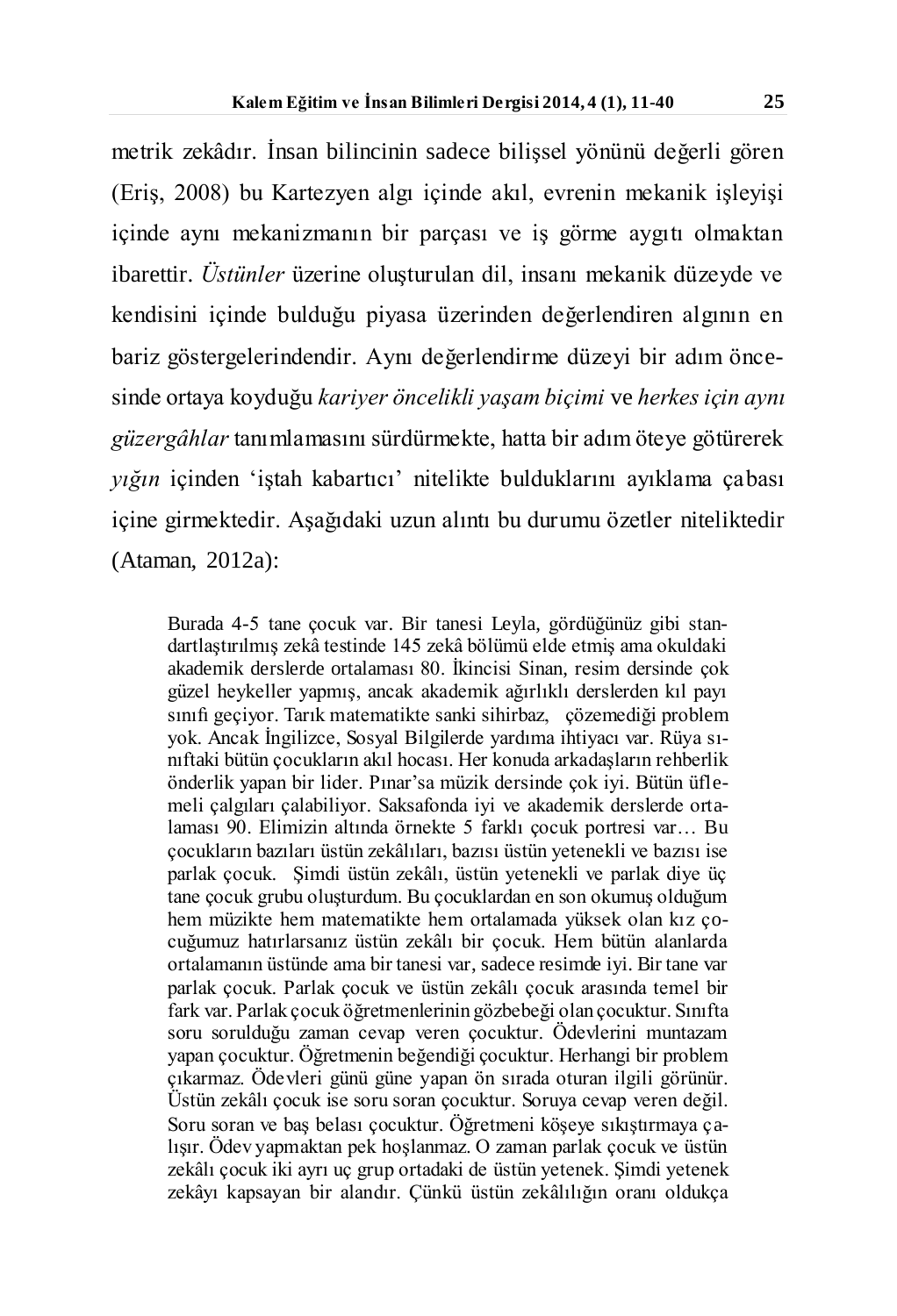azdır. % 2 civarında ama üstün yetenekli grubu dediğimizde bunu % 4 % 5'lere çıkartmamız mümkün. Resim, müzik, matematik ve sözel alanların bir iki tanesinde akranlarından iki üç yaş ileride gelişen çocuklar ama bazıları akranlarıyla aynı alanda gelişen bazılarında da destek gerektiren çocuklardır üstün yetenekli çocuklar. Hepsinde 4/4'lük olmazlar. Üstün zekâlı çocuklar hem yaratıcılıkta hem de kendini konuya adayan, genel zekâ alanlarının hepsinde minimum iki yaş ileride olan çocuklardır. Bütününü koyarsanız bu olması gereken düzeyin 4 yaşa kadar çıktığını görürüz. Parlak çocuksa hepimizin sevdiği sevimli, bir iki derste parlak olan, kapasitesi ortalamanın biraz üstünde olan, her şeyi 4/4'lük istendiği biçimde yapan kolay bir çocuktur.

Alıntılanan ifadeler bolca sıfat, etiket, yüzdelik dilim, kutucuk içeriyor. Yine alan söylemi içinde (Vuran, 2011) *"çocukların etiketlenmesi"* ifadesine rastlıyoruz. Bu sınıflandırıcı söylem biçimi, insanı kariyer basamaklarını tırmanırken sıralanması gereken bir varlık olarak algılamanın dışavurumudur. Şu tespit de bu teşhisi doğrular niteliktedir: "Öğrenciler ilgilendikleri konuya değil, rekabetçi bir ekonomiye fayda sağlayacak bilgilere maruz kalmakta ve bunun sonucunda yaratıcı hayal gücü, sezgisel iç görü, içinde yaşadığı toplumla daha yakın bir bağlantı kurma gibi yetileri engellenmektedir" (Eriş, 2008).

İndirgeyici/sınıflandırıcı bakışın bireyin ben-idraki üzerindeki manipülatif etkisi meselenin bir başka boyutudur. *Üstün* etiketli öğrencilerin ebeveynleriyle görüşmeye dayalı bir araştırmada (Eriş, Seyfi ve Hanoz, 2009) bir velinin çocuğundan bahisle "*Geçtiğimiz ay boyunca IQ skorunu sordu durdu; çünkü efendim arkadaşlarının IQ skorları şöyle şöyleymiş*" ifadesi bu anlamda önemli bir bulgudur. Ben-idrakini bu düzeyde oluşturan, kendini IQ skoru üzerinden değerlendiren bir bünyenin, *aşkın boyutlar*ından haberdâr edilmesi, erdem ve adalet üzere edimler ortaya koyması artık daha zor hâle gelmiştir. O hâlde üstünler meselesinde söylemin oluşturduğu idrak dü-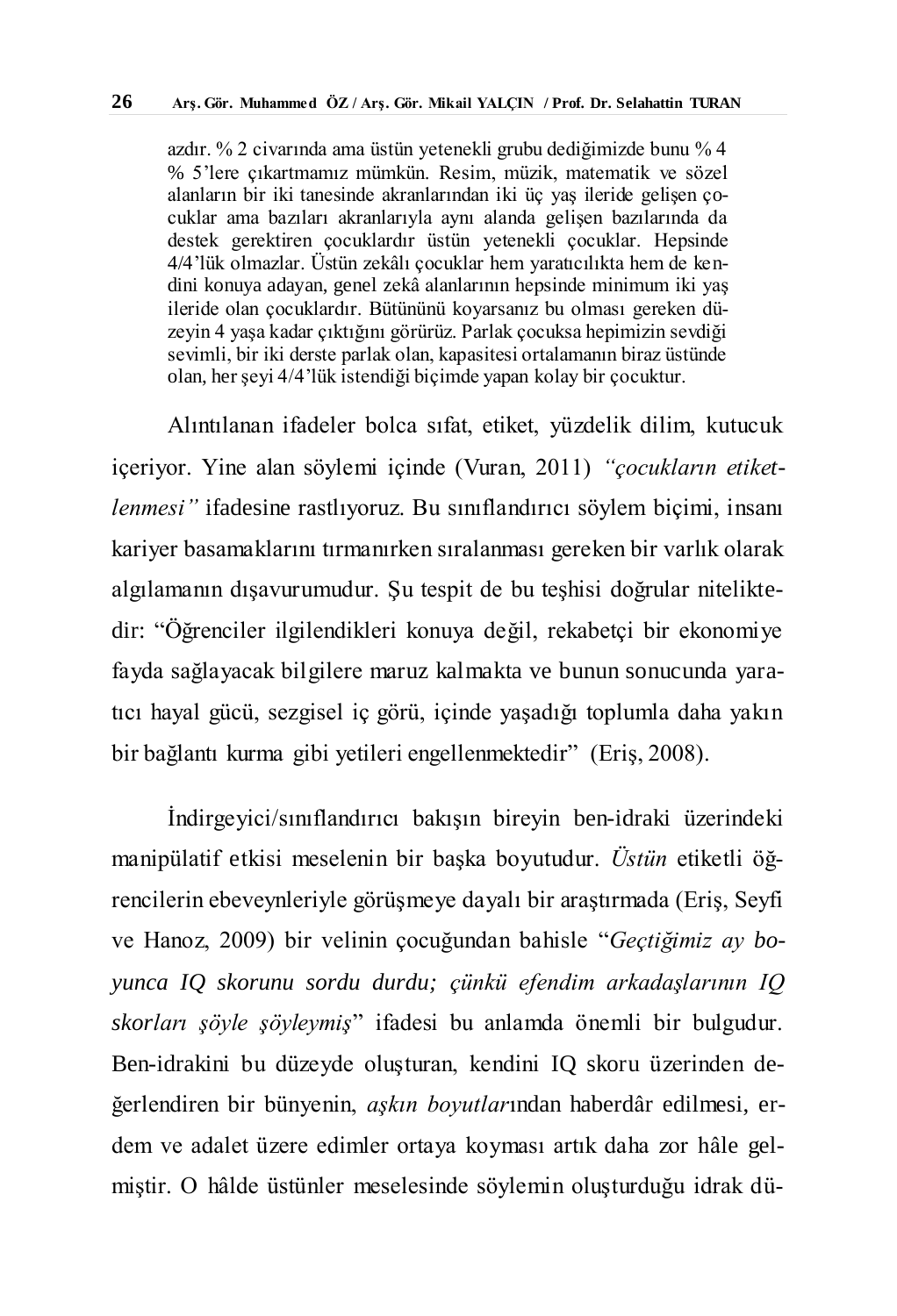zeyi, sadece *üstün* kutucuğu dışında bırakılanı değil, *üstün etiketi*yle etiketlenen bireyi de ben-öteki algısını manipülasyon malzemesi hâline getirip, büyük ölçekte toplumsal algıyı, fertlerin birbirlerine bakışında yüklü zihinsel örüntüleri bütünüyle hasara uğratmaktadır.

Farabi'de *mutluluk yolculuğu* olarak ifadesini bulan fert hayatı, sürekli bir *seçim* eylemine ve bir hak olarak *seçme*ye işaret eder. Pratik boyutta her tercih ya da zorunluluk, bir başka şeyden sarf-ı nazar etmek demektir. İnsanın tercih seçeneğinin aza ya da teke indirilmesi, seçme hürriyetinin ve dolayısıyla *insanlık onuru*nun görmezden gelinmesi anlamına gelir. *İhtiyar* hem bir haktır, hem de *eylem*in kıymet şartıdır. Zira *akıl ve insan* bahsinde geçtiği gibi, ihtiyarî eylem gayr-ı ihtiyarî eyleme nispeten daha kıymetlidir. Ya da eyleme *erdemli eylem* vasfı kazandıran bir şekilde ortaya konması değil, çoklu seçenek içinden seçilmesidir. *İhtiyar* esası ışığında bakarsak, sıklıkla iradeleri dışında oluşturulan -üstünleri koruma altına alınmak boyutunda (Sönmez, 2011)- makro plânlar ve bu plânların nesnesi hâline getirilmek, *üstün* etiketlilerin pratik bağlamda karşı karşıya bulunduğu bir diğer sorunsal alanı oluşturmaktadır.

#### **Toplum ve Sosyal Adalet**

Üstünler söylem ve uygulamalarının toplumsal boyutu iki açıdan değerlendirilmeye muhtaçtır: İnsana işlevsel/sınıfsal bakışın oluşturduğu *toplumsal algı* ve *sosyal adaletin ihlâl edilmesi*. Farabi'nin *erdemli şehir* ve *cehalet şehri* tanımları meselenin anlaşılmasına yardımcı olacaktır:

İnsanların gerçek mutluluğu elde etmelerini sağlayacak şeyler konu-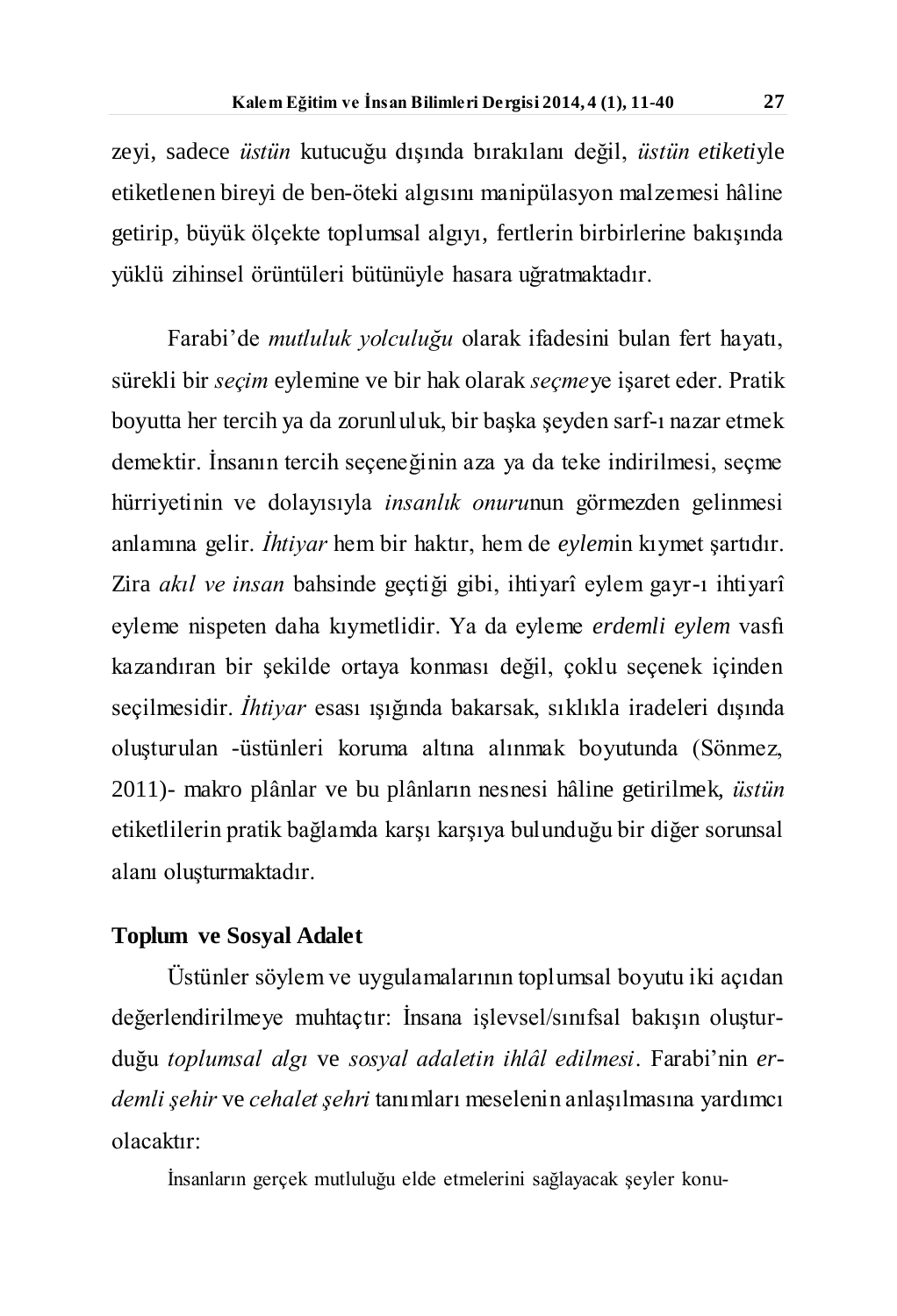sunda yardımlaşmak üzere bir araya geldikleri şehir, erdemli şehirdir *(el-medînetü'l-fâzıla).* İnsanların mutluluğa ulaşmak için birbirleriyle yardımlaştığı topluluk ise erdemli topluluktur *(el-ictimâ'u'l-fâzıl).* Bütün şehirlerinin, mutluluğa ulaşmak için birbirleriyle yardımlaştığı millet erdemli millettir *(el-ümmetü'l-fâzıla).* Aynı şekilde erdemli bir dünya ise *(el-ma'mûratü'l-fâzıla)*, içindeki bütün milletlerin mutluluğa ulaşmak için birbirleriyle yardımlaştıkları takdirde meydana gelir (Farabi, 2010).

Yukarıdaki paragrafta anahtar kavramlar *mutluluk, yardımlaşma*  ve *erdem* olarak belirmektedir. Erdemli topluluğun peşinde koştuğu şey mutluluktur, toplum bu konuda bir yardımlaşma eylemi içindedir. Erdemli topluluk olgusunun karşısında 'cehalet şehri' konumlanır. Erdem-cehalet ayrımı toplumun yöneldiği değerler doğrultusunda belirginleşir. Cehalet şehrinde mutluluğun ne olduğunu bilmeme, anlatılsa bile anlamama-inanmama halinden kaynaklanan bir *haz iklimi* hâkimdir. Farabi bu durumu şöyle izah eder:

Cehalet şehri, halkının mutluluğun ne olduğunu bilmediği, bunu akıllarından bile geçirmedikleri şehirdir. Öyle ki, kendilerine mutluluğun ne olduğu anlatılsa bile anlamazlar ve buna inanmazlar. Beden sağlığı, zenginlik, hazlardan pay alma, arzularını istediği gibi tatmin etme ve saygın ve itibar sahibi olma gibi hayatın gayesi olduğunu düşündükleri bir takım iyiliklerden haberdar olsalar da bunlar görünüşte iyi olduğu zannedilen şeylerdir. Bütün bunlar, cehalet şehrinin halkına göre birer mutluluktur. Yüce ve yetkin mutluluk ise onlara göre bunların bir arada olmasıdır. Bedene ârız olan hastalıklar, fakirlik, hazlardan yararlanamama, arzularını dilediği gibi tatmin edememe ve saygın olamamak gibi aksi durumlar ise mutsuzluk demektir (Farabi, 2010).

Üstünler söyleminin meta-anlatısı olan mevcut kariyer-eksenli dilin *hayatın gayesi* mesabesinde gördüğü hâller, cehalet şehrinde *görünüşte iyi olduğu zannedilen şeyler* ifadesiyle tanımlanan alan içinde konumlanmaktadır. Aynı söylem biçiminin kişiyi mahrum olma kaygısına sürüklemek suretiyle inşa ettiği *korku alanı* ise cehalet şehrinin *mutsuzluk alanı*yla örtüşmektedir.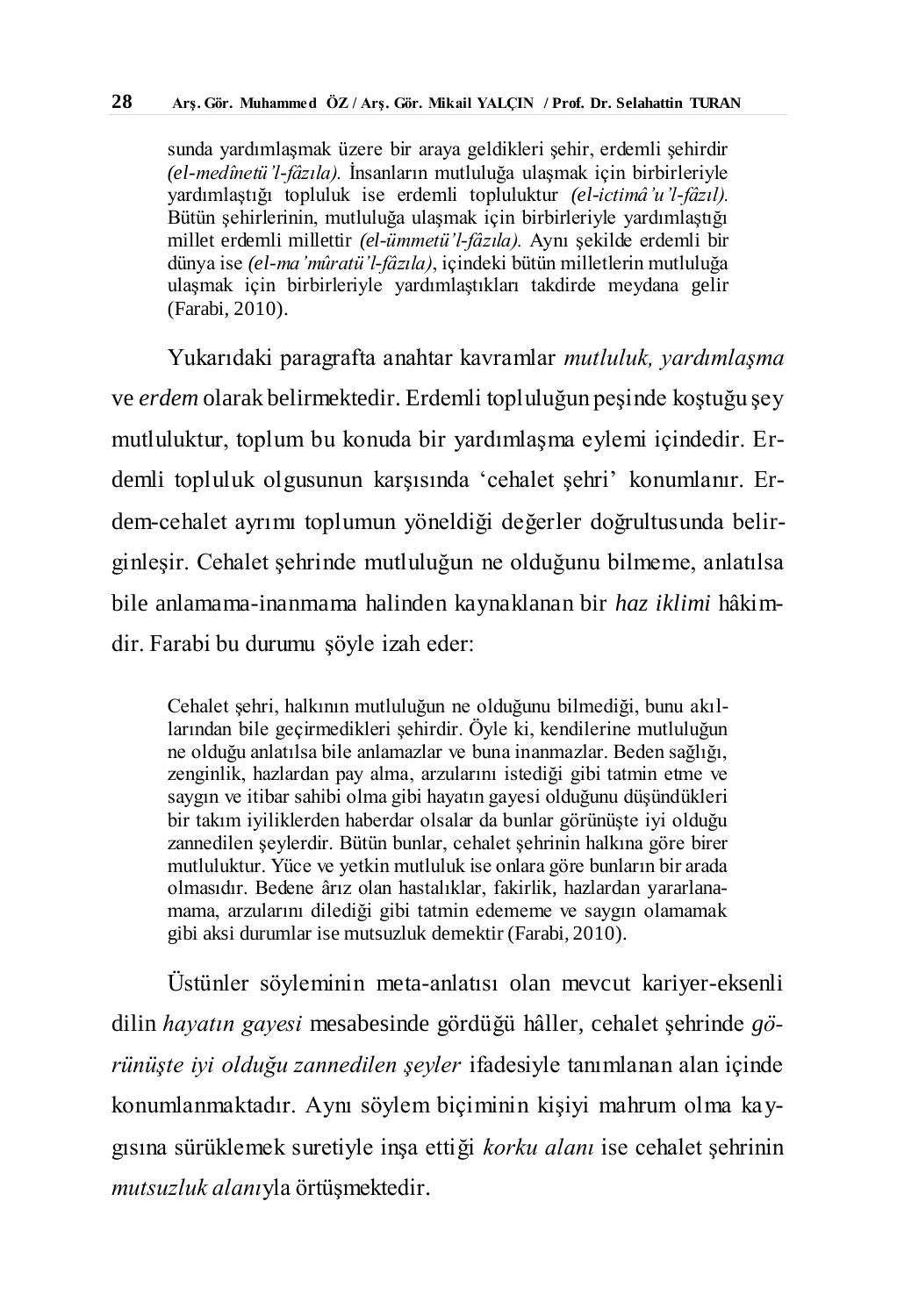Farabi'de (1961) *adalet* ise, halkın paylaştığı nimetlerin taksimi ve hakların korunmasıdır. Buna karşın ferdin nimetlerden eksik pay alması kendine, fazla alması ise halka zulümdür. Devlet başkanının görevi ise herkesi en üstün mutluluktan payını alacak kabiliyette yetiştirmektir (Bayraklı, 1993). Farabi'nin adalet söylemindeki 'herkes' vurgusu hayati önem taşır. Toplumun her bir ferdi başka bir sebeple değil insan olduğu için mutluluktan ve kendisini mutluluğa ulaştıracak nimetlerden pay alma hakkına sahiptir ve bu kabiliyette yetişmesi devlet başkanının teminatı altındadır. Bu durum pratikte kişinin yatay düzlemde algılanma/sınıflandırılmaya konu edilmeme hakkının teminat altında olması anlamına gelir. Bu bakış açısıyla *üstünler* alan yazınına ve söylemine bakıldığında eğitimde sosyal adalet duygusunun nasıl 'bilimsel' olarak örselendiği açıkça görülür:

Üstün zekânın sıklığı nedir? Biraz önce de söylediğim zihinsel gelişimi akranlarına göre iki zekâ yaşı ileride olan bir çocuğa gelişi güzel seçilmiş yüz çocuk arasında bir taneye rastlanır. İki zekâ yaşı daha yukarı düzeyler içinde Einstein örneğinde olduğu gibi, bir milyon çocuk taramak gerekir. Bir tanesinin eğitim kapsamı dışında kalması hem ülke hem insanlık için büyük kayıptır (Ataman, 2012a).

Bu ifade, üstünler söyleminde hâkim duygunun şefkat değil, en iyi ihtimalle *şefkat yanılsaması* olduğunun belirgin bir örneğini teşkil eder. Topluma bakılırken, bakan gözün aradığı tek bir şey vardır: Bir milyon çocuk ya da yüz çocuk içinde bir çocuğu bulmak. Bir milyonun bir eksiği bu bakışın konusu dahi değildir. Eğitim kapsamı dışında kalması kayıp sayılan bu *bir tane*lerdir. Çünkü 'kayıp' durumu üzerinde konuşulan birey, bir fert olarak *şahsiyet* boyutu göz ardı edilmek suretiyle, sadece şahsî menfaat ve piyasa nezdinde değerli olanı önce-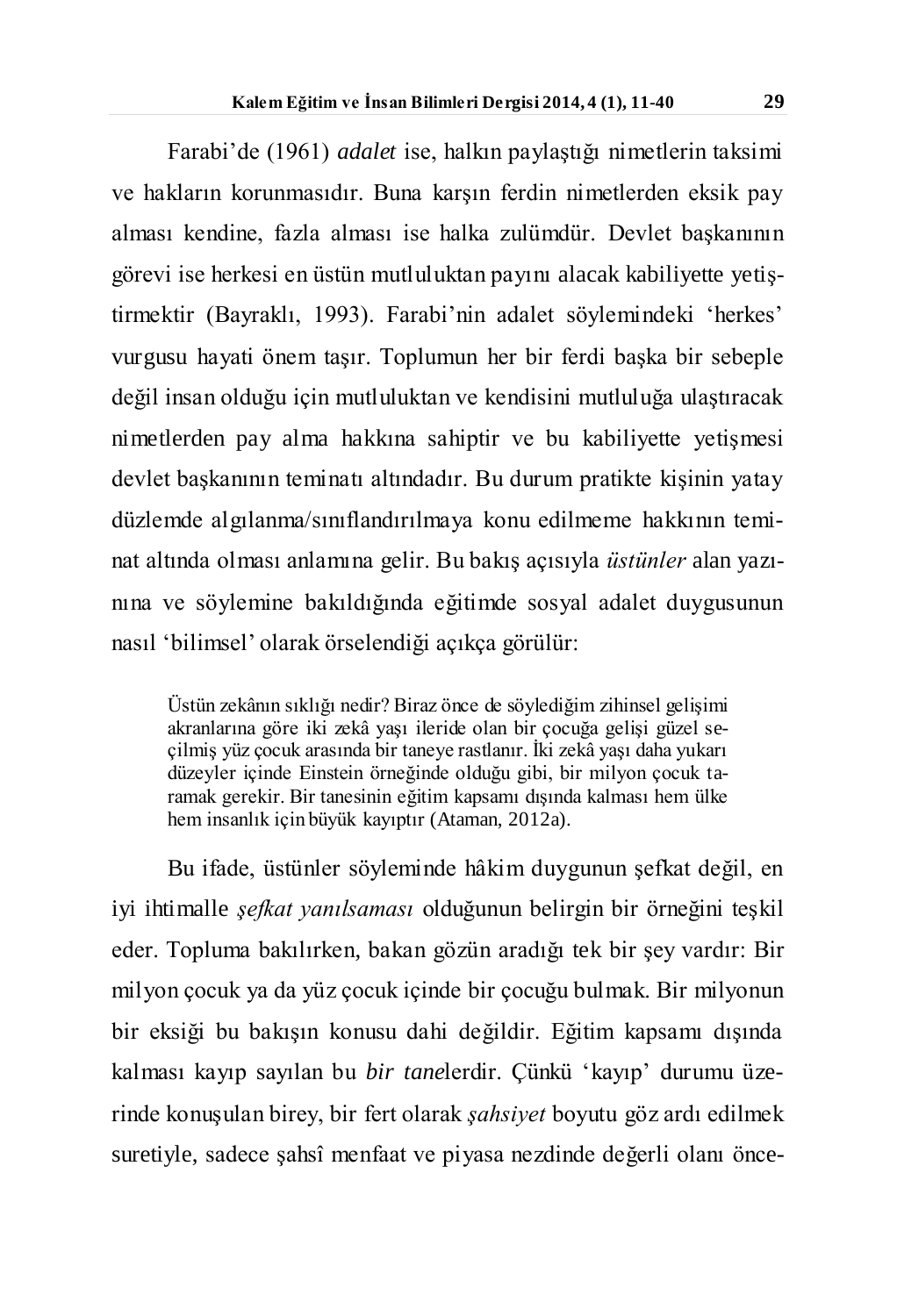leyen ölçekler üzerinden değerlendirmeye konu edilmektedir. Her insanın biricikliği, aşkınlığı, mutluluk yolculuğu tamamıyla gündem dışıdır. Söylemin ülke ve insanlık ile ilişkilendirilmesi, durumu daha da ironik ve paradoks hâle getirmektedir. Bu anlayışın uzantısı olarak neredeyse üstünler dışında kalan '*yığın'* için ortaya konulan emek de üstünlere aktarılasıdır:

Toplumumuz ortalama üzerine kurulmuş bir toplumdur. Ve de eğitim sistemimiz ortalama ve ortalama altındaki çocukları yukarıya ittirmek üzere planlanmıştır… Gereğinde ve zamanında teşhis edilememek, ihtiyaçlarına uygun eğitim alamamak gibi nedenler yüzünden üstün yetenekli bireylerin ortalama yetenek yığını içinde kaybolması her toplum için telafisi mümkün olmayan bir eksikliktir (Enç, Çağlar ve Özsoy, 1987).

Alıntı öncesinde ifade edilenlere ilaveten; toplumun kahir ekseriyetini ortalama-alt sınıfa ait *yığın* olarak görmek ve bu *yığın* için ortaya konulan çabayı bir kayıp olarak değerlendirmek, adalet ilkesinin bütünüyle gündem dışı olduğunu aşikâr hale getirmenin ötesinde yanıltıcıdır. Uluslararası karşılaştırmalı bir sınav olan TIMSS 2011 raporu tam aksi bir duruma, Türkiye'de az sayıda öğrencinin sivrilip çok büyük bir çoğunluğun başarısız göründüğü bir tablonun söz konusu olduğuna işaret etmektedir (Yücel, Karadağ ve Turan, 2013).

Zekâ testlerinin sınırlılığı yanında *görecelilik* durumunun gündem dışı tutulması meselesi, adalet ilkesine ilişkin bir başka problematik teşkil etmektedir:

Üstün zekâlılığın doğasını anlamak için şunu söyleyebilirim: Temelde herkes tarafından benimsenmiş kişilik ve zihinsel nitelikler için bir ortak yaklaşım ve tanım bulunmamaktadır. Ben hangi pencereden bakıyorsam, o pencereye göre tanımlama yapabilirim (Ataman, 2012a).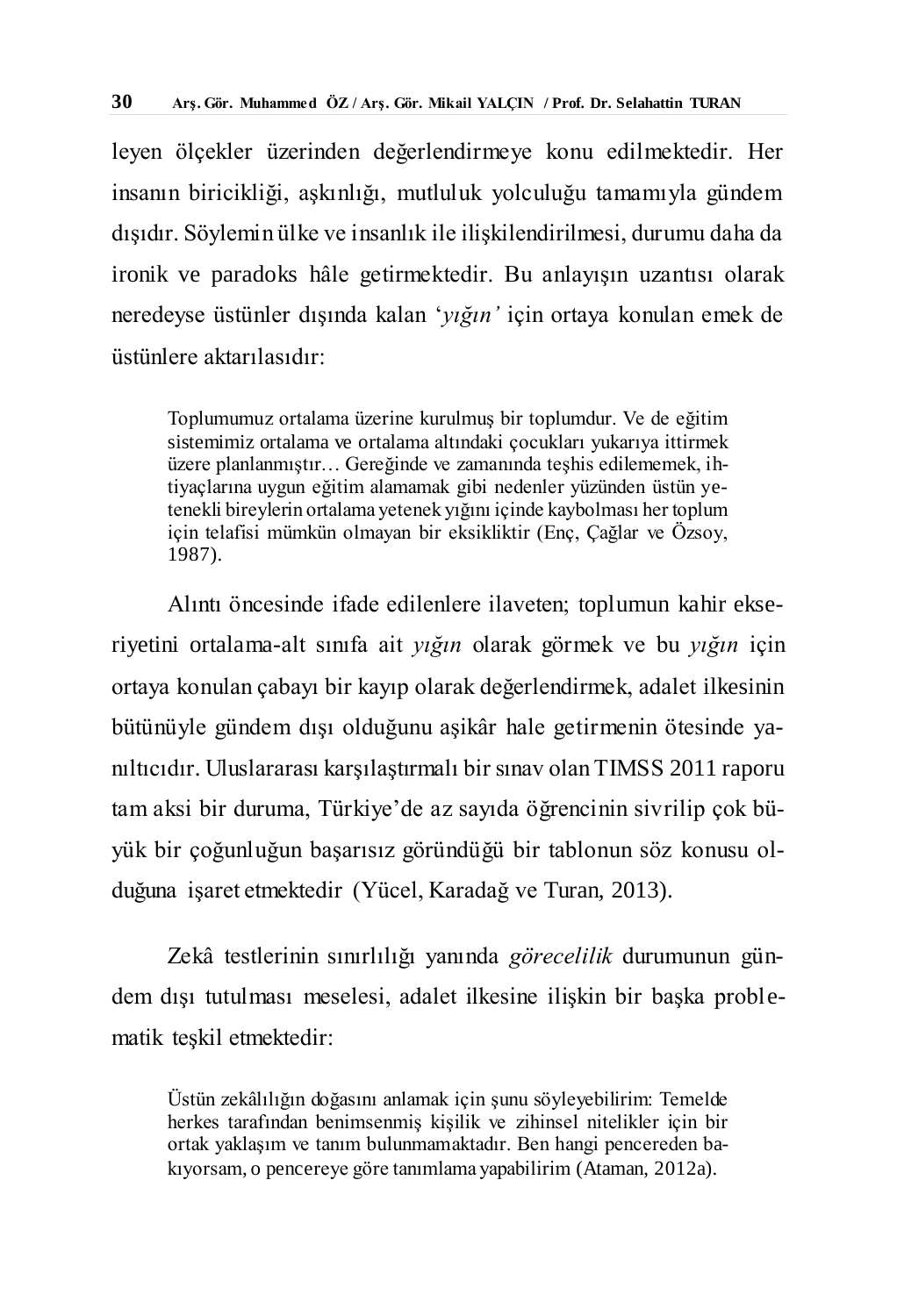Aynı kapsamda tartışılması gereken; bireylerin kurum ve imkânlara ulaşma sınırlılıklarının göz ardı edilmesi, kültürel farklılıkların görmezden gelinerek herkesin aynı teste tabi tutulması, kısıtlı bir test üzerinden seçilen ve seçim dışı kalanların kendi içinde *türdeş* kabul edilmesi de (Eriş, 2008) aynı problematiğin uzantılarıdır. Bir üstün etiketli öğrenci annesinin gözlemi, problemin *imkânlara ulaşma sınırlılıkları* boyutuna işaret eder: "Çocuğu *üstün* özellikleri gösteren bir veli IQ testi için yönlendirilmişti. Başvurusu reddedildi. Buna karşın ilginç şekilde başka bir veli de hiçbir belirti göstermeyen çocuğu için test uygulatabilmişti" (Eriş, Seyfi ve Hanoz, 2009). Kincheloe (1999), kültürel farklılıkların ve bunun doğurduğu beklentilerin sebep olduğu sonuçların bir zekâ eğrisi üzerinden değerlendirilmesinin, kültürel eğilimle zihinsel yetenek arasındaki farklılıkların göz ardı edilmesinden kaynaklandığını ifade etmektedir. Bir ân için ontolojik itirazlar askıya alınmak kaydıyla, *izafiliği kuşkuya mahal bırakmayan bir test yordamıyla muhataplar nasıl keskin çizgilerle sınıflandırılabilir*? sorusunu sormak gerekir. Ancak bu sorunun sorulması bir yana, araştırmalarda sıklıkla orta ve üst gelir seviyesinden ailelerin daha fazla *üstün* özellikleri sergiledikleri iddia ediliyor olması, yanılsama ve yanıltmayı hayret uyandırıcı boyutlara ulaştırmaktadır:

Terman araştırması üstün yetenekli çocukların daha çok rastlandığı sosyo-ekonomik tabakaları bize söylüyor. Bunlarda orta ve ortanın üstü aileler. Her tabakada rastlıyoruz ama orta ve ortanın üstü ailelerde daha çok rastlıyoruz (Ataman, 2012b).

Görüldüğü gibi, uygulanan testin yeterliliği bağlamında göz ardı edilen toplumun türdeş özellikte olmadığı gerçeği, araştırma sonuçları değerlendirilirken her nasılsa hatıra gelmektedir. Bir kez daha, uygu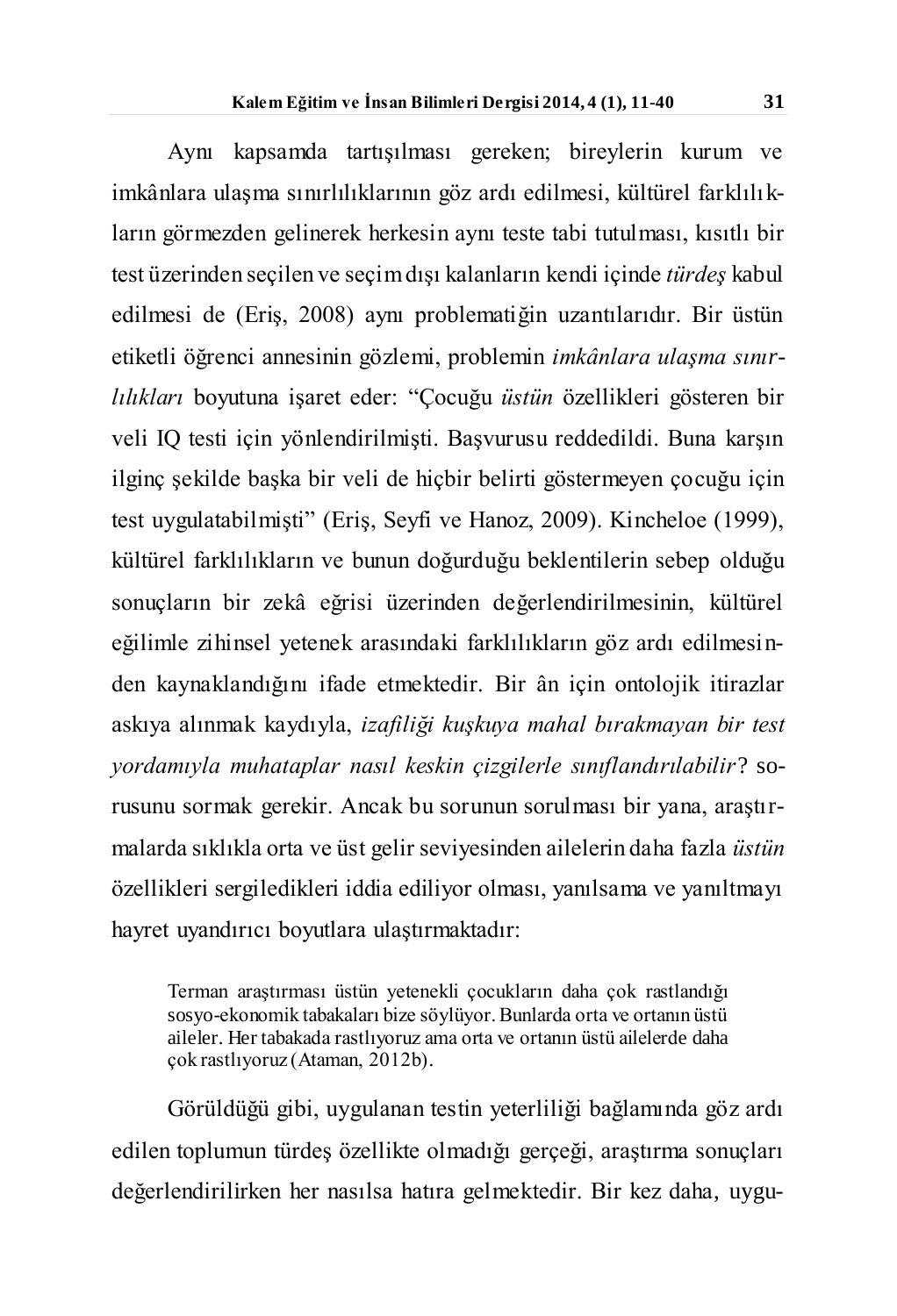lanan test esas kabul edilmek kaydıyla muhataplar yargılanmakta, toplum hakkında *cesur* yorumlar ortaya konmakta, toplum tabakaları-zekâ düzeyi arasında sözde *anlamlı ilişkiler* icat edilmektedir. Yorumların sağlık düzeyi bir yana, bu konuşma biçimi toplumun fertleri arasına çift yönlü psikolojik bariyerler, yadırgama zeminleri inşa etmektedir. Bir üstün etiketli öğrenci velisinin şu şikâyeti bu anlamda manidardır: "Ben hâlen çocuğumun üstün olduğunu kimseye söyleyemiyorum. Çocuğun durumunu tanımlamak için hangi kelimeyi seçsem olmuyor, muhatabım bir şekilde rahatsız oluyor ve benimle konuşmayı kesiyor. Çocuğunun üstün olduğu haberi genellikle bir veli için sevinme sebebi değil" (Eriş, Seyfi ve Hanoz, 2009). Durum *üstün*ün topluma bakışı anlamında da benzerlik arz eder. İstanbul'da gerçekleştirilen *Türkiye Üstün Yetenekli Çocuklar Kongresi*nde 'üstün etiketli' çocuklara yöneltilen 'eğitiminiz nasıl olmalı?' sorusuna cevaben çocukların kullandığı ifadelerin içinde bu durumun yansıması görülebilir (Çocuk Vakfı, 2004):

"Üstün yetenekliyiz fakat her seviyeden öğrenci ile beraber ders görüyoruz. Bu bize hakaret mi yoksa bana mı öyle geliyor?" "…bir çocuk üstün yetenekli ise onun yaşıtlarıyla aynı koşullarda yetişmesi düşünülemez…"

"…üstün yetenekli çocuklar heba edilmemeli"

"…Öğrenciler 3 gruba ayrılmalı. Üstün yetenekliler, orta yetenekliler, az yetenekliler…",

"…bize ne kadar farklı olduğumuz söylenmesine rağmen…",

"…biz özelsek, özel olduğumuz belli edilebilmeli".

Kişinin içinde yaşadığı topluma sınıfsal bakışının çocuk yaşta bu derece belirgin hâle gelmesi tabiatında olan bir durum değildir. Mesele bir kez daha insan ve aklın *değerlendirilme düzlemi*ne ve *ben-idraki düzeyi*ne evrilmektedir. Mevcut idrak, *adalet* ilkelerini göz ardı eden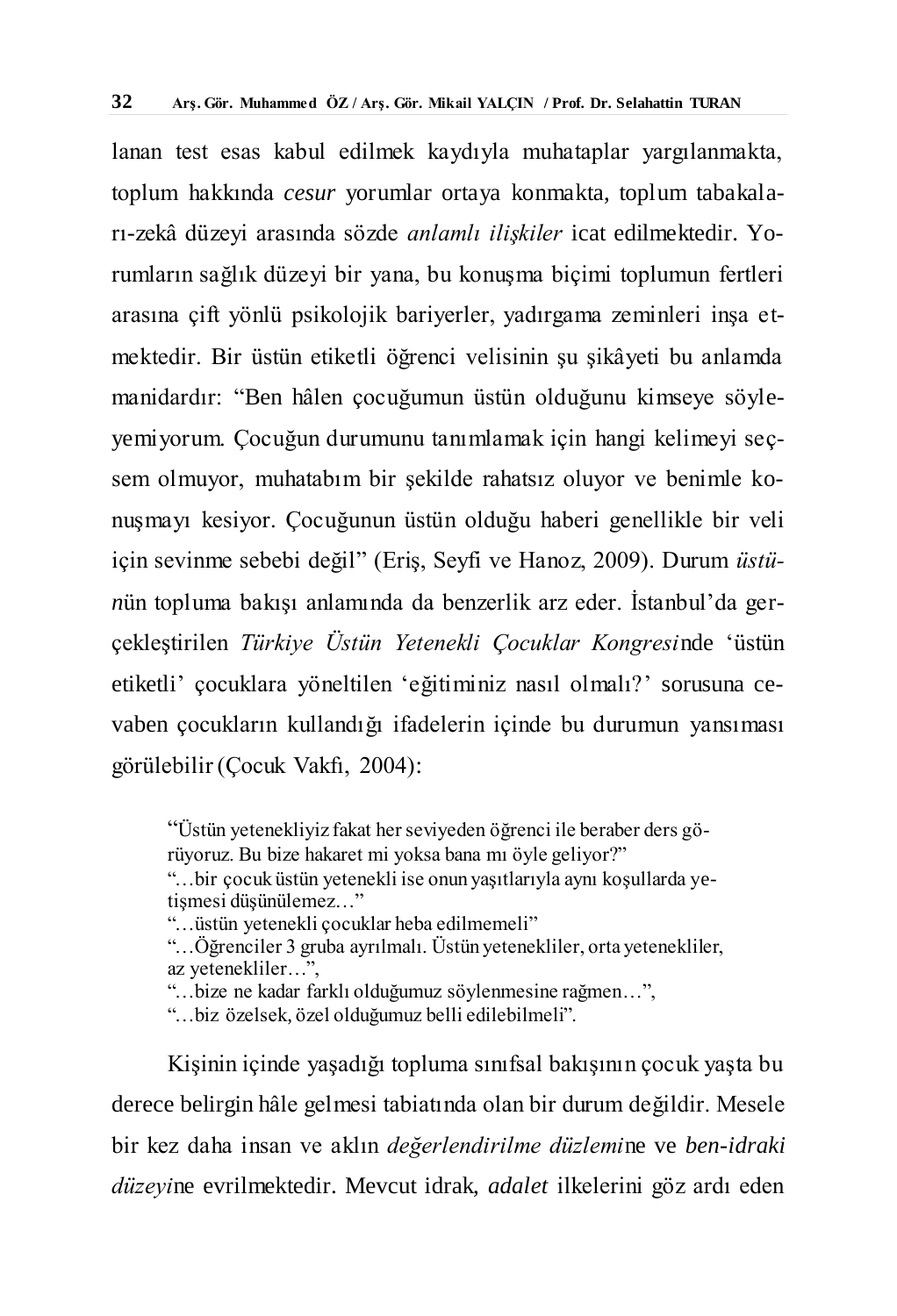*iklim*in ve fert çevresinde bu yönde oluşturulmuş bir *muhit*in aşıladığıdır.

IQ testleri toplumu kendi içinde sınıflandırmanın ötesinde toplumlararası sınıfsal algı da inşa etmekte, hatta bu amaçla kullanılma ktadır. Bir yönüyle de; bireye ve topluma yönelik *ait olduğu sınıf* öğretisine dönüşen bir telkin hâlini almaktadır. Leipzig Genetik Araştırma Enstitüsü müdürü Weiss'in "Almanya'da Türk çocukların zekâ düzeyi Almanlardan düşük" açıklaması (Vassaf, 2005) bu anlamda okunabilir. Yine bu bağlamda Foucault'cu bir eleştiri ortaya koyan Eriş (2008) önemli bir konuyu tartışmaya açmaktadır. Çalışmadan aktarımla; Alfred Binet 1904'te Fransız eğitim bakanlığının talebi üzerine normal sınıflarda başarısız olan çocukları tespit edebilmek için öğrencisi Theodore Simon ile birlikte bilişsel yetenekleri ölçen bir zekâ ölçeği hazırladığı zaman bir takım çekinceler ileri sürmüş, uyarılarda bulunmuştur. Binet yetkili ve ilgililere zekânın rakamla ölçülemeyecek kadar karmaşık olduğunu, testin doğuştan gelen, değişmesi mümkün olmayan bir şeyin ölçümü anlamına gelmediğini hatırlatmıştır. Geliştirdiği testin bir etiket hâline dönüştürülmesinden, IQ'nun öğrencilerin zekâ değerlerine göre sıralanmasında bir araç olarak kullanılmasından endişe etmiştir. Binet'in kaygılarını haklı çıkarırcasına zekâ testleri Amerika'da, düşük skor alanların ülkenin zekâ seviyesini düşürecekleri gerekçesiyle sınır dışı edilmesine varan -ki bu yüzden 6 milyon göçmen ülkeye alınmamıştır- uygulamaların gerekçesi olarak kullanılmıştır (Gould, 1996).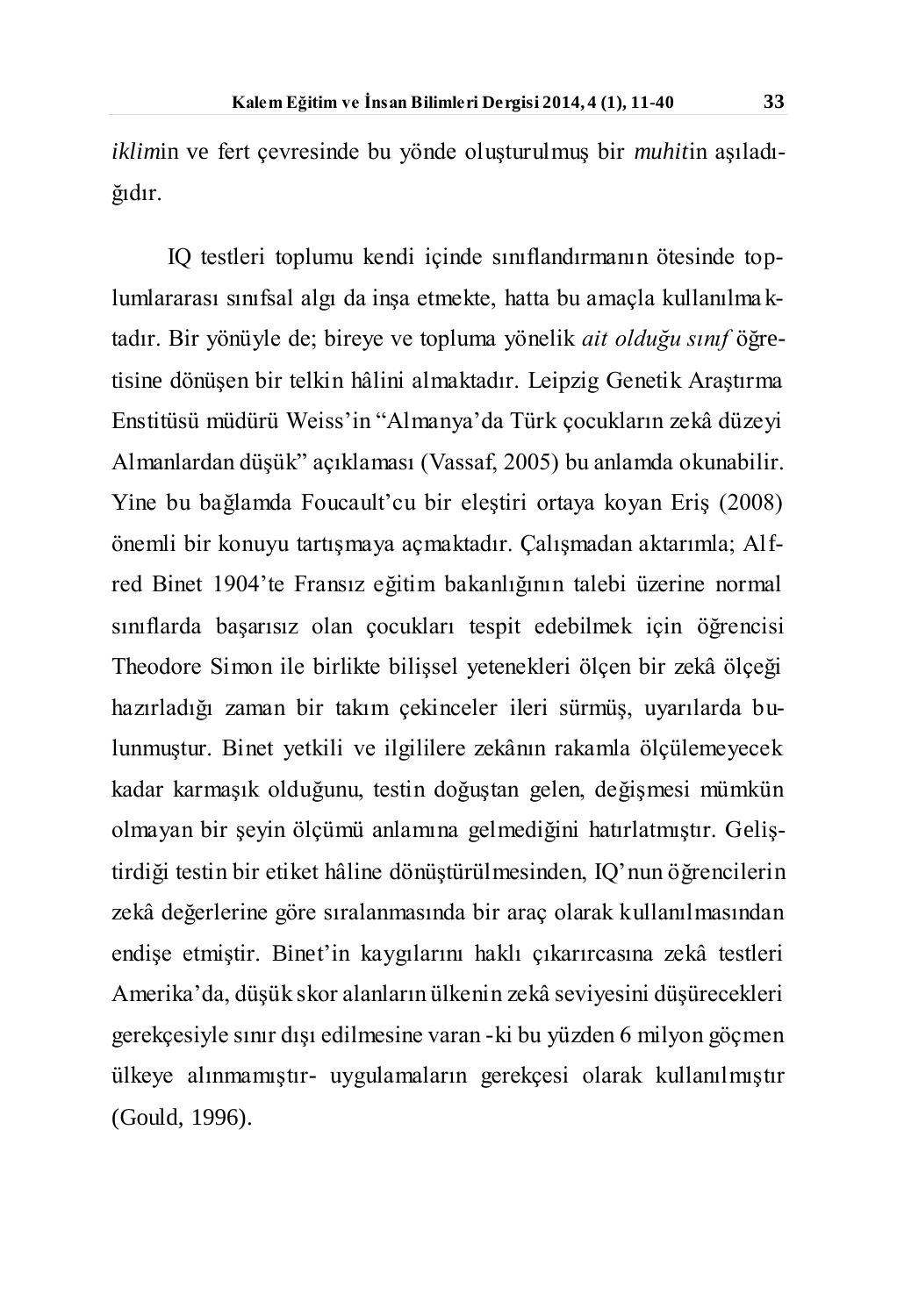#### **Ferdiyetin Yüceliği**

Araştırmanın referans noktası olan *sudûr nazariyesi* muvacehesinden, *üstünler* söylem ve pratiklerinde tespit edilen problem alanları iki ana başlık altında tasnif edilebilir: *İndirgeyici varlık algısı* ve *sosyal adaletin ihlali*. Üstünler yaklaşımı, sayesinde var olduğu *indirgeyici algı*yı güçlendirmekte, sürdürülebilir hâle getirmektedir. İndirgeyici algı aklın *zekâ* düzeyinde, zekânın *psikometrik* cinsten ölçüme konu bir unsur düzeyinde, insanın *işlev* düzeyinde, toplumun *rekabet zemini* düzeyinde, hayatın IQ testinin uygulandığı '*ân*' düzeyinde algılanması şeklinde tezahür etmektedir. Meseleye ilişkin ikinci problem alanı *sosyal adaletin ihlali*dir. Adalet ilkesi bireyin biricikliğini teslim ederek; ona, en üst 'mutluluğa' ulaşma yolculuğunda sıralamadan, yaftalamadan, etiketlemeden, yatay bir düzlemde refakat etmeyi gerekli kılmaktadır. Hâlbuki *üstünler* bakışında ve bütün olarak mevcut okul düzeninde yatay refakat düzlemi söz konusu olmadığı gibi; *yığın* olarak adlandırılmasında beis görülmeyen ekseriyet gündem dışında tutulmaktadır.

İnsanı Farabi'deki ifadesiyle *mutluluk* yolcusu değil de kariyer basamaklarını tırmanan üretim-tüketim zincirinin halkası gören telakki biçiminde insana bakıldığı zaman görülen ve değerli addedilen aşkın-insanî boyutlar değil, *işlev* ve paralelinde *işlem hacmi*dir. Akıl değer yüklü; ancak iyiye yönelttiği takdirde takdire şayan, eylemden önce idrakin odağı bir cevher olarak değil de işlevsel bir aygıt, maddeyi bir hâlden başka bir hâle dönüştürmenin aracı derekesine düşürülünce zekânın psiko-metrik kısmı kutsanır hâle gelmektedir. Toplum *mutlu-*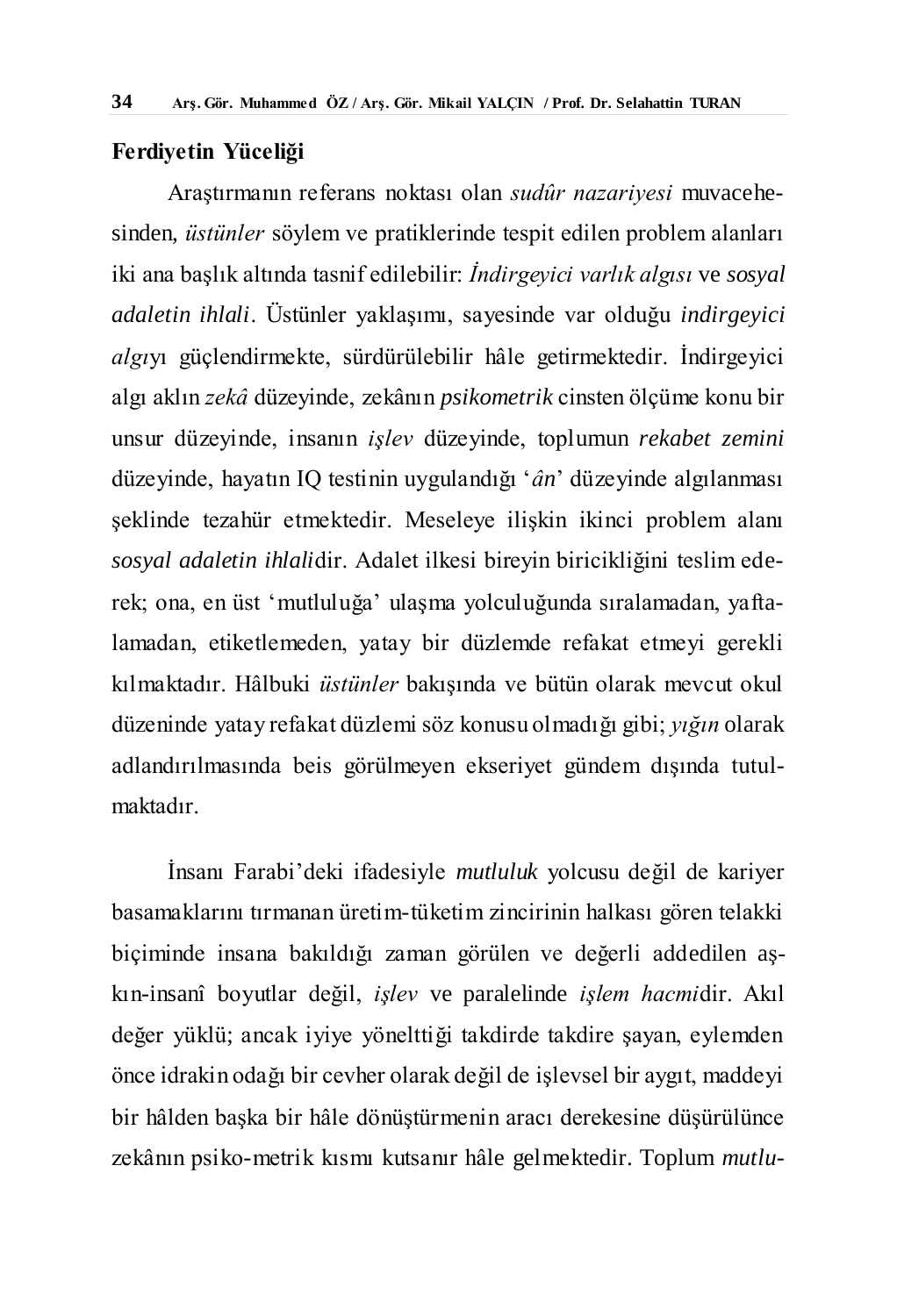*luk* yolculuğunda yardımlaşma değil de rekabetin zemini üzerinden okununca *sosyal adalet* bozulmaktadır. Bir insan topluluğu yığın olarak görülüyorken, sınırlı bir algıyla tescillenen bir kesime ise özel, birebir ilgilenme boyutunda yatırım yapılıyorsa, bunun şefkat sâikiyle ortaya konulan bir adalet tutumu olamayacağı, en iyimser ifadesiyle şefkat yanılsaması ile sergilenen bir seçkinci/seçmeci tutum olabileceği alenîdir. Benzer sâikler bir hekimin şahsında ise, *'down'* sendromlu bebeğinin durumuyla ilgili kendisine müracaat eden babaya yavrusunu soğukta bırakarak ölüme terk etmesini öğütlemek şeklinde tezahür edebilmektedir (Demir, 2011). Sadece bu örnek dahi, insanın algılanış düzleminin hayatîliğini bariz şekilde ortaya koymaya yeterlidir.

Yukarıda bahsedilen iki temel problem alanının yol açtığı alt problem ise; insanın *ben ve öteki idraki*nin kirlenmesi ve bu kirlenme durumunun toplumsal-toplumlararası ölçekte gerçekleşmesidir. Söylem ve eylemler, egemen oldukları toplumda oluşturdukları iklim doğrultusunda fert ve toplum idrakini inşa etmektedirler. BBC'nin ana akım söylemlere şüphe ile bakmayı öğütleyen belgeseli *The Century of The Self* (Curtis, 2002), Freud psikanalizi kullanılarak toplum algısının nasıl manipüle edildiği, kitlelerin nasıl tüketici hâline getirildiği anlatısının çarpıcı bir örneğidir. Benzer şekilde *üstün* söylemi de, *telkin*e dönüşen etiketleme eylemi yordamıyla; muhatapların kendilerini algılama biçimini manipüle ederek bireyi zaman içinde kendini belli bir sınıfa ait hisseder hâle getirmekte, bir süre sonra *kendini gerçekleştiren kehanet*e dönüşmektedir. Sadece işlevsel bakışla dahi; *üstün* etiketli çocuğa sunulan *imkân* ve *telkin*in sunulduğu birey hangi *psiko-metrik*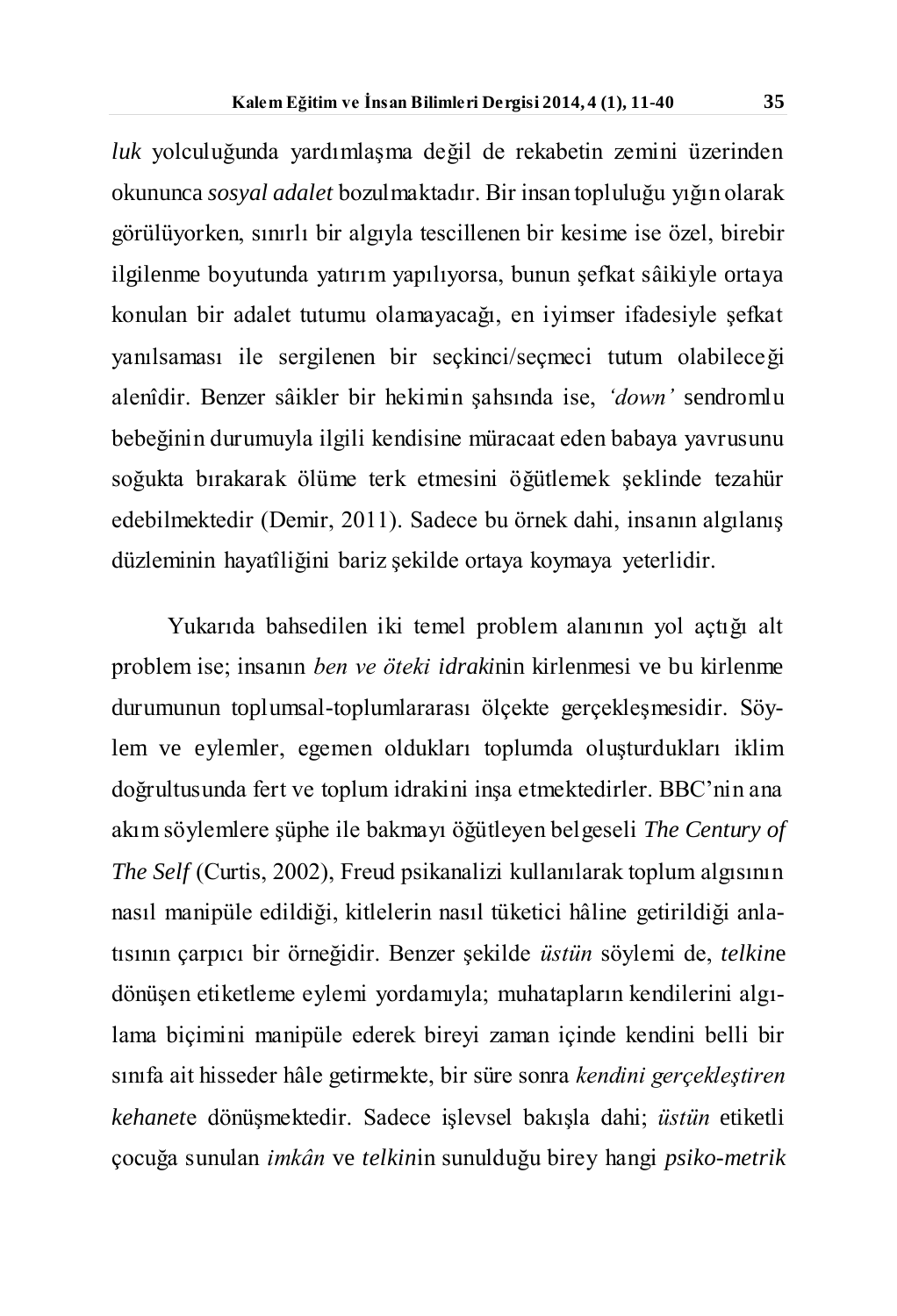*zekâ* sınıfında yer aldığı önemli olmaksızın, performansını üst düzeye taşıması mümkün hâle gelecektir. Ve benzer şekilde, engelli çocukların okulların en sıkıntılı ve ulaşımı zor mekânlarında ders görme şartlarıyla ya da söylem içinde *üstünlerin daha az bulunduğu yığın* olarak betimlenen alt gelir düzeyinden öğrencilerin karşı karşıya bırakıldığı fiziksel ve zihinsel imkânlarla kim karşı karşıya kalsa başarısızlığı kaçınılmaz hâle gelecektir.

*Üstünler* seçkinci bir konuşma biçimidir. Seçkinci, seçmeci bütün sistemler harcama, *aynılaştırılan öteki*yi gözden çıkarma sistemidir. Biri(leri)nin farklı olduğunu söylemek zımnen *diğerin aynıya indirgenmesi* (Levinas, 1979), *farklı* denenlerin de türdeş özellikte olduğunu iddia etmek anlamına gelir. Türkiye'deki üstünler söylemi, oluşturulan bir toplumsal sınıfın *diğer*lerinin üzerine basarak yükselme anlayışını tahkim etmektedir. Bu durum, liberal piyasanın tanımladığı iyi okul, iyi öğretmen, iyi imkânlar, iyi üniversiteler, iyi işler üzerinden ticarî bir insan algısına göndermede bulunur. Okul asli işlevinden uzaklaşıp liberal piyasanın emrinde bir araç durumuna düşürüldüğü ve insan potansiyelini de aynı doğrultuda yönlendirdiği için aslî görevi olan cümle varlığın birliğine ve mutluluğuna hizmet etmek yerine *elitist*  egemenlerin ekonomik çıkar gruplarına hizmet eder hâle gelmiştir.

İnsanı ötekileştiren, yaftalayan, sıraya dizen bir eğitim anlayışı ve modeli kabul edilemez. Bu tür söylem ve uygulamalar, kişiyi yıldızlaştırmakta, bencilleştirmekte ve iradesini piyasanın emrine vermektedir. Aynı zamanda bu söylem ve uygulamaların; Batı'dan aktarıldığı gibi kavramlaştırılması ve modellenmesi, kaba öykünmeci bir eylem ve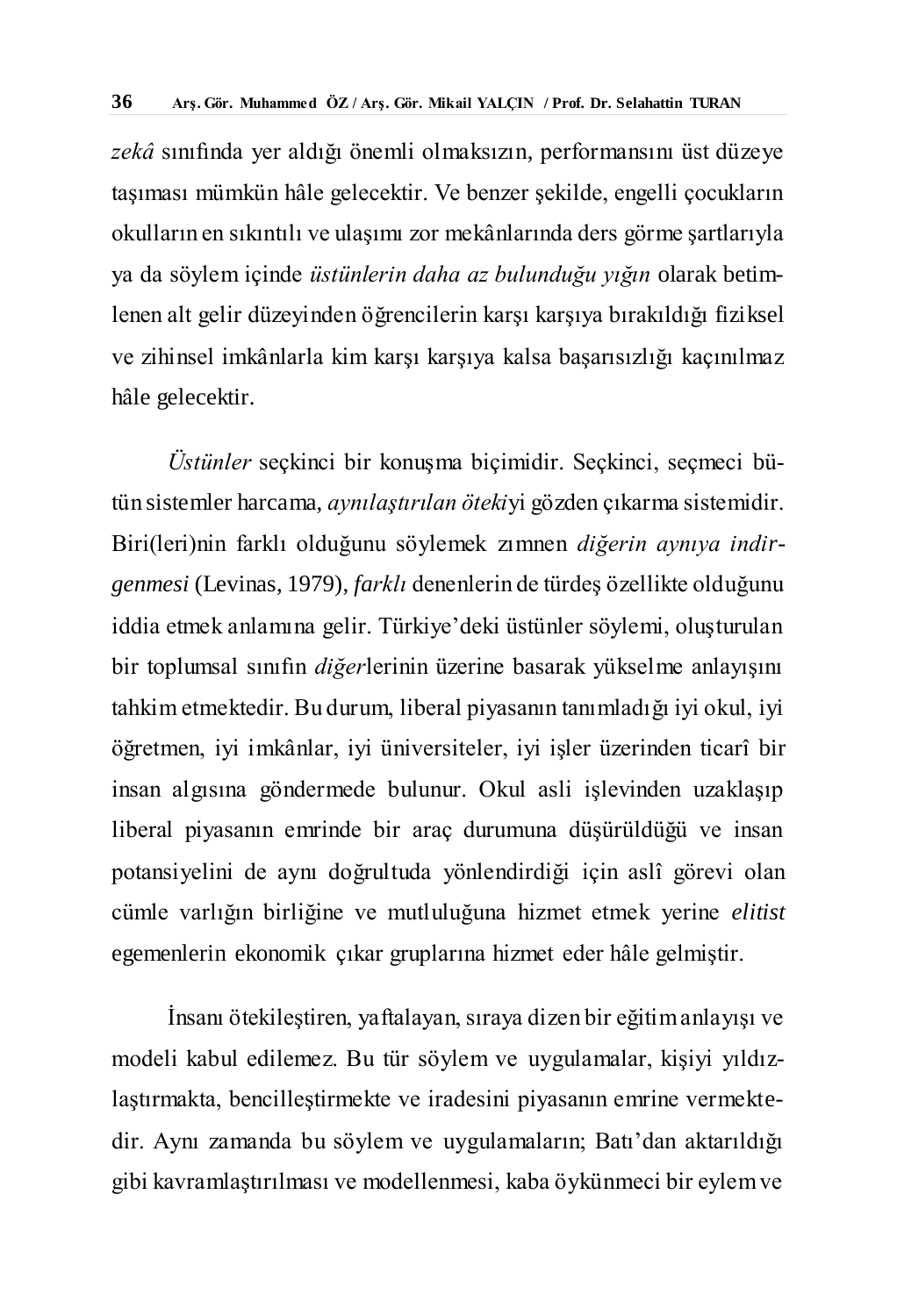düşünce ürünüdür. Baştaki *hikmet* tarifine dönersek, meseleye ilişkin ne *eşya* layığınca bilinmekte, ne *ef'âl* layığınca kılınmaktadır. Sonuçta insanın insana bakışı ifsat edilmektedir. Ebeveyn evladına, öğretmen öğrencisine *işlev*i, *verim*i, *işlem hacmi* üzerinden bakar hâle gelmektedir. İnsanı tek boyuta indirgeyen bu bakış insanî olarak telakki edilemez. İnsan *sudûr* ettiği ve *gaye* edindiği kaynaktan, yani insan olmasından ötürü makro plânların cılız nesnesi kılınamazdır; her insan tartışmasız üstündür, aşkındır, biriciktir. İnsanı bu düzlemde değerlendirecek, bir üretim-tüketim aygıtı, kariyer yapan bir varlık olmaktan daha fazla anlam ifade ettiğini fark edecek bir ontolojik *yeniden-idrak*e ihtiyaç söz konusudur. *Ferdiyetin yüceliği*ni hatırlatan bu idrak, çalışma boyunca ortaya çıkan problem alanlarını onarıcı yepyeni bir bakış sağlayacak, insanı nesne değil özne olarak algılamayı mümkün hâle getirecektir. Bu anlamda eğitim ve okul düzenlerini hayata geçiren odaklara düşen, *hikmet*i kuşanan, bir başka deyişle görünür olanın ötesindeki boyutları göz ardı etmeyen söylemlerle buluşmaktır.

## **Kaynakça**

- Ataman, A. (2012a). Üstün yetenekli çocuk kimdir? *Geleceğin Mimarları Üstün Yetenekliler Sempozyumu* içinde (4-15). Tekirdağ: Namık Kemal Üniversitesi.
- Ataman, A. (2012b), Üstün yetenekli öğrencilerin öğretmenlerine ve ailelerine öneriler. *Geleceğin Mimarları Üstün Yetenekliler Sempozyumu* içinde (22-28). Tekirdağ: Namık Kemal Üniversitesi.
- Aydın, M. (1973). Farabi'nin siyasi düşüncesinde sa'adet kavramı. *Ankara Üniversitesi İlahiyat Fakültesi Dergisi*, *21*(1), 303-315.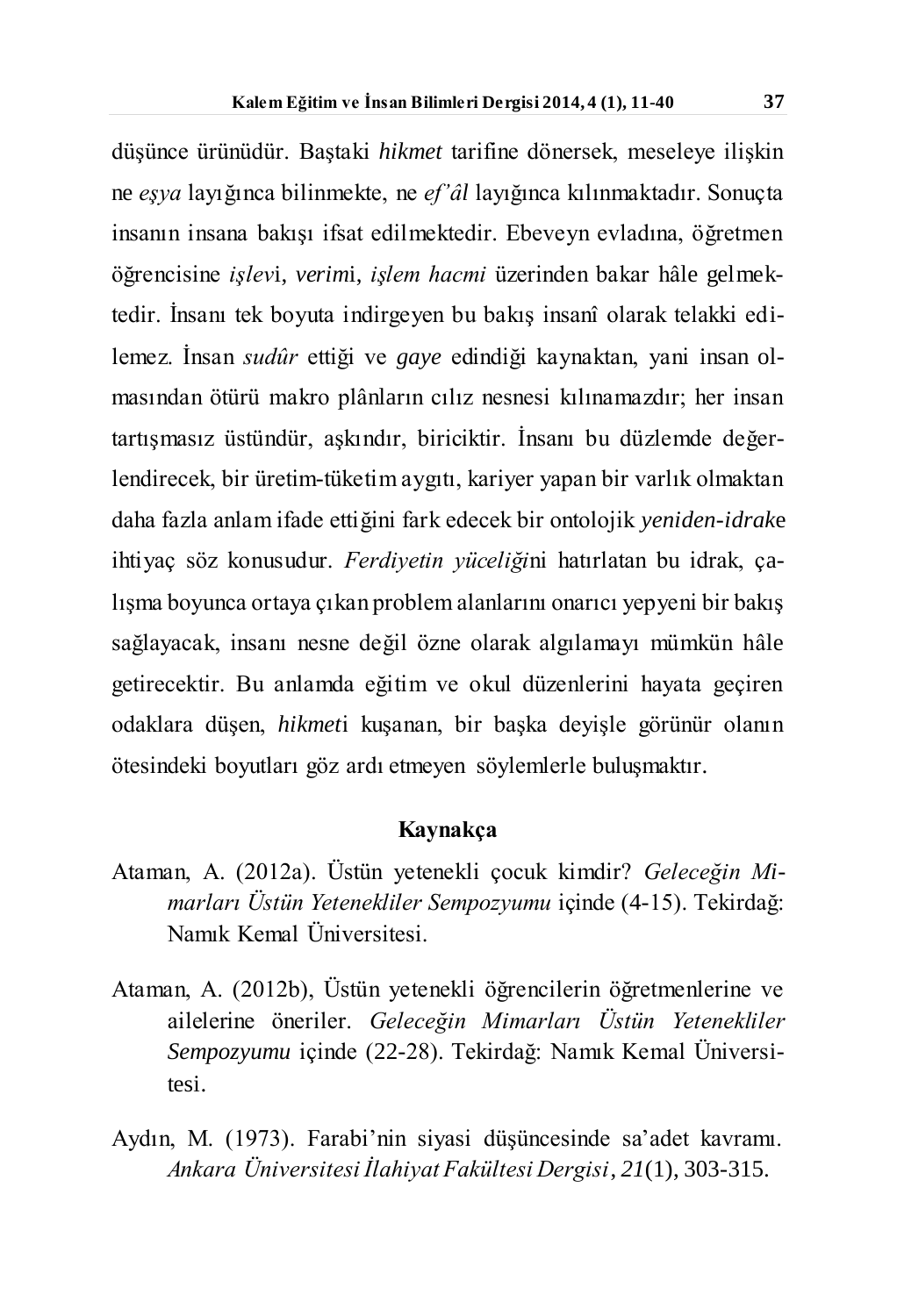- Bayraklı, B. (1993). Farabi'nin eğitim felsefesinde "adalet" kavramı. *Marmara Üniversitesi İlahiyat Fakültesi Dergisi*, 5-6, 231-240.
- Cansever, T. (1997). *İslam'da şehir ve mimari.* İstanbul: Timaş.
- Cansever, T. (2010). *Osmanlı şehri.* İstanbul: Timaş.
- Curtis, A. (Yapımcı), Curtis, A. (Yönetmen). (2002). *The century of the self* [Mini Televizyon Dizisi]. Londra: BBC Four.
- Çocuk Vakfı. (2004). *Türkiye üstün yetenekli çocuklar kongresi çocuk görüşleri kitabı: Bence biz*. İstanbul: Çocuk Vakfı Yayınları.
- Davutoğlu, A. (1996). İslam düşünce geleneğinin temelleri, oluşum süreci ve yeniden yorumlanması. *Divan*, *1*(1), 1-44.
- Demir, A. (Yapımcı). (27Aralık 2011). Mim Kemal Öke down sendromlu kızı Nazlı'yı anlatıyor-*İkiz Aynası.* [Video Dosyası]. Tvnet. http://www.youtube.com/watch?v=-bEBl8Kbh9Q.
- Düzenli, H. İ. (2009). *İdrak ve inşa: Turgut Cansever mimarlığının iki düzlemi*. İstanbul: Klasik.
- Enç, M., Çağlar, D., ve Özsoy, Y. (1987). *Özel eğitime giriş.* Ankara: Ankara Üniversitesi Eğitim Bilimleri Fakültesi Yayınları.
- Eriş, B. (2008). Zekâ: Amerikan deneyiminin kritik kuram perspektifinden analizi. *Kuram ve Uygulamada Eğitim Bilimleri Dergisi*, *8*(1), 59-87.
- Eriş, B., Seyfi, R., ve Hanoz, S. (2009). Perceptions of parents with gifted children about gifted education in Turkey, *Gifted and Talented International*, *23*(2), *24*(1), 55-67.
- Farabi. (1961). Fusûlü'l-medenî (Aphorisms of the statesmen). (D. M. Dunlop, Çev.). Cambridge: Cambridge University Press.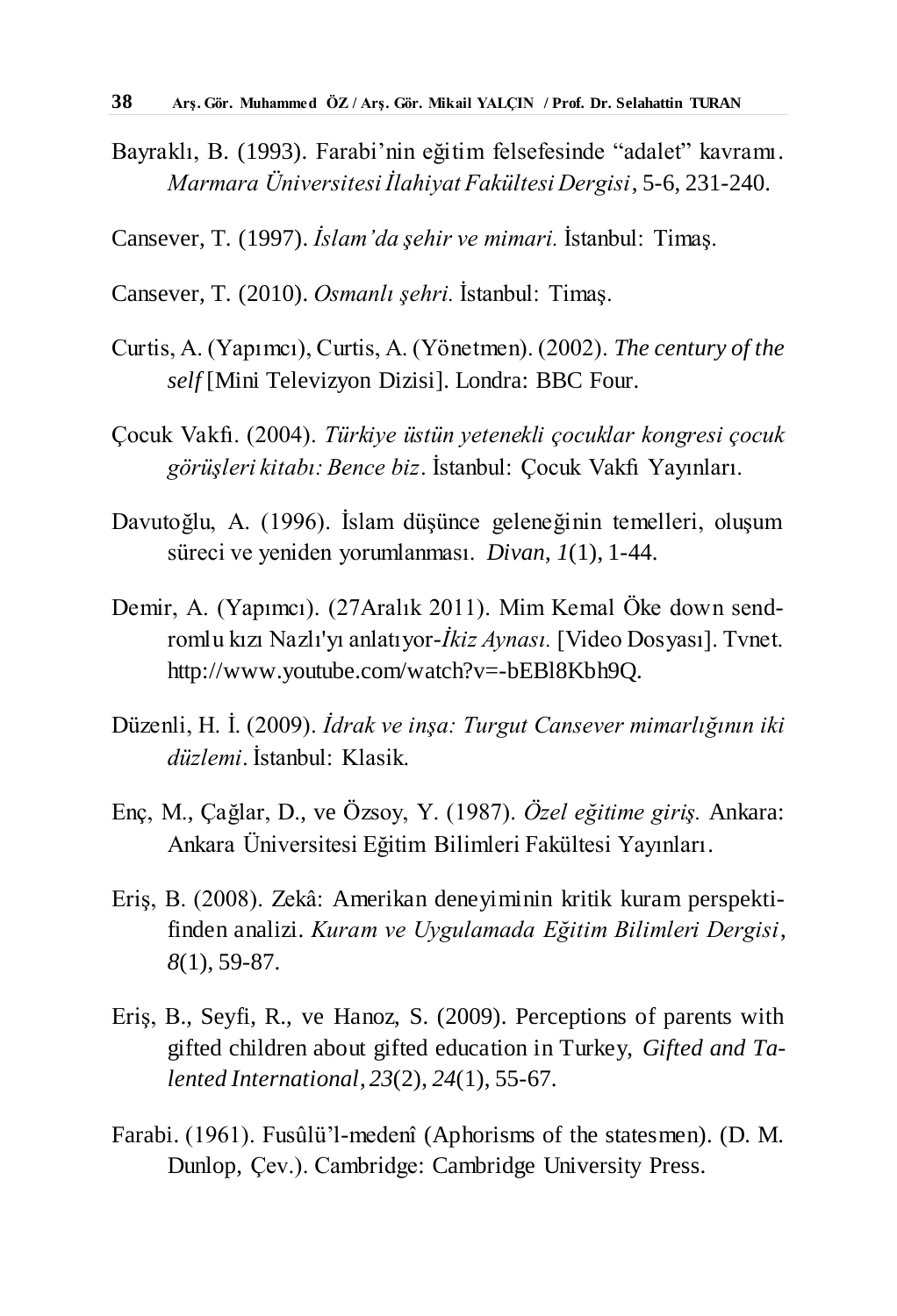- Farabi (2010). Aklın anlamları. M. Kaya (Haz. ve Çev.), *İslam filozoflarından felsefe metinleri* içinde (127-137). İstanbul: Klasik.
- Farabi (2011). *İdeal devlet: "El Medînetü'l-Fâzıla".*( A. Arslan, Çev.). İstanbul: Divan.
- Farabi (2012). *Mutluluğun kazanılması: "Tahsîlu's Sa'ada" .*(A. Arslan, Çev.)*.* İstanbul: Divan.
- Gould, S. J. (1996). *The mismeasure of man*. New York: Norton.
- Kılıç, M. F. (2013). *İbn Sina'nın sebeplik teorisi*. Yayımlanmamış doktora tezi, İstanbul Üniversitesi.
- Kınalızade, A. Ç. (2007). *Ahlâk-ı Alâî*. (M. Koç, Haz.). İstanbul: Klasik.
- Kincheloe, J. L. (1999). Foundations of a democratic educational pyschology. S. Kincheloe, R. Steinberg ve L. E. Villaverde, (Ed.), *Rethinking intelligence:Confronting psychological assumptions about teaching and learning* içinde (1-26). New York: Routledge.
- Levinas, E. (1979). *Totality and infinity: An essay on exteriority* (A. Lingis, Çev.). USA: Martinus Nijhoff.
- Medkur, İ. (1990). Farabi*.* M. M. Şerif ve M. Armağan, (Ed.). *İslam düşüncesi tarihi* (O. Bilen, Çev.) içinde (84-85). İstanbul: İnsan.
- Sönmez, H. (2011). Üstün yeteneklilerin eğitimi. *Bilim ve Aklın Aydınlığında Eğitim*, 141, 43-45.
- Tokat, L. (2006). Farabi felsefesinde mutluluğun araştırılması. *Din Bilimleri Akademik Araştırma Dergisi*, *6*(3), 133-157.
- Topçu, N. (1960). *Türkiye'nin maarif davası*. İstanbul: Milliyetçiler